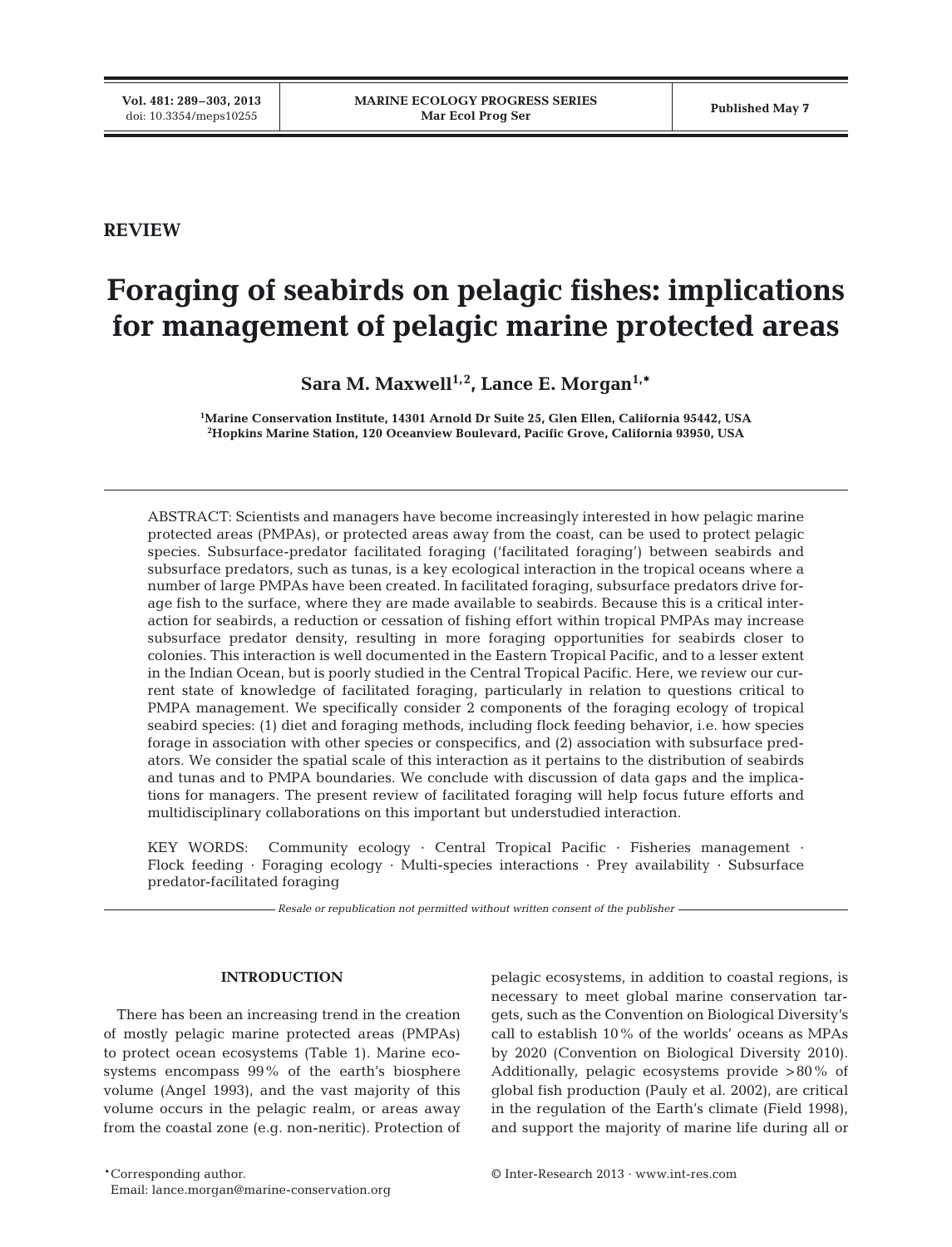Table 1. Marine protected areas (MPAs) that contain large pelagic portions. \*: areas strongly protected, >30% of the area in a no-take marine reserve. Data source: MPApedia (www.mpatlas.org/learn/mpapedia)

| Year<br>designated | Name                                                   | <b>Size</b><br>(km <sup>2</sup> ) | Nation or authority                           |
|--------------------|--------------------------------------------------------|-----------------------------------|-----------------------------------------------|
| 1975               | Great Barrier Reef Marine Park*                        | 345 000                           | Australia                                     |
| 1999               | Macquarie Islands*                                     | 161894                            | Australia                                     |
| 2006               | Papah naumoku kea Marine National Monument*            | 362074                            | <b>United States</b>                          |
| 2006               | Phoenix Islands Protected Area                         | 408250                            | Kiribati                                      |
| 2009               | Pacific Remote Islands Marine National Monument*       | 225 040                           | <b>United States</b>                          |
| 2009               | Marianas Trench Marine National Monument               | 246608                            | <b>United States</b>                          |
| 2009               | Prince Edward Islands MPA*                             | 180000                            | South Africa                                  |
| 2009               | South Orkney Islands Southern Shelf MPA*               | 94 000                            | Commission for the Conservation of            |
|                    |                                                        |                                   | Antarctic Marine Living Resources<br>(CCAMLR) |
| 2010               | NE Atlantic high sea areas*                            | 238988                            | Oslo and Paris Commissions (OSPAR)            |
| 2010               | Motu Motiro Hiva MPA*                                  | 150000                            | Chile                                         |
| 2010               | Chagos Archipelago MPA <sup>*</sup>                    | 640000                            | United Kingdom                                |
| 2012               | South Georgia & South Sandwich Islands MPA             | 1 000 700                         | United Kingdom                                |
| 2012               | Coral Sea                                              | 989842                            | Australia                                     |
| 2012               | <b>Kermadec</b>                                        | 620000                            | New Zealand                                   |
| 2012               | Marine Park of the Glorieuses & Marine Park of Mayotte | 110000                            | France                                        |

some part of their life history (Hays et al. 2005). Still, pelagic ecosystems face a number of threats, including overfishing, pollution, climate change, and species introductions (Halpern et al. 2008), and PMPAs have been proposed as one means of ameliorating these effects (Game et al. 2009). Protecting pelagic or wide-ranging species from effects is often cited as one of the primary reasons for designating PMPAs, but the areas must be large enough to incorporate significant portions of the habitat of far-ranging or migratory animal species or protect crucial life history phases (Hyrenbach et al. 2000, Norse 2005, Alpine & Hobday 2007, Ardron et al. 2008, Game et al. 2009). Additionally, protective measures must re flect effects managers are attempting to ameliorate (e.g. fishing must be reduced or prohibited to prevent overfishing), and areas must be effectively enforced (Walmsley & White 2003).

Several PMPAs, particularly in the Central Pacific and Indian Oceans (e.g. Chagos Marine Reserve, Phoenix Islands Protected Area, Papah naumoku kea Marine National Monument [MNM], and the Pacific Remote Islands MNM), are now in place (Table 1), and managers are beginning to grapple with the difficulties of developing and monitoring indicators of effectiveness for these protected areas within an ecosystem-based management context. This is particularly difficult in PMPAs because of the dynamic processes that occur in pelagic ecosystems (e.g. eddies and fronts) and the highly mobile species that are the focus of protection (Game et al. 2009).

Tropical seabirds are 1 example of a highly mobile species group that managers are aiming to protect. Many tropical seabirds are far-ranging foragers, breeding on small islands and atolls and carving out an existence in largely oligotrophic parts of the oceans (Owen 1981, Ballance et al. 1997). Many rely on dynamic and ephemeral oceanographic processes to forage. PMPAs may be of particular ecological significance to tropical seabirds because they are central place foragers during the breeding season, when they must return to colonies to incubate eggs and feed chicks (Ashmole & Ashmole 1967, Ballance et al. 2006). Seabirds may travel thousands of kilometers in a single foraging trip, but their long-distance movements are centered on the colony during the breeding season (King 1974, Flint 1991, Laniawe 2008, Catry et al. 2009a). This increases the chances that protection from PMPAs may influence seabirds throughout some or all of their foraging range be cause foraging opportunities may be increased through the additional protection of the resources they depend on.

PMPAs that reduce or eliminate commercial fishing may influence seabirds via direct and indirect mechanisms. (We refer to PMPAs that reduce or eliminate fishing effort when referring to PMPAs for the remainder of the text.) Reduced fishing within PMPAs may lower seabird bycatch or diminish the opportunities for seabirds to forage on fishery discards (Tasker et al. 2000, Lewison & Crowder 2003, Votier et al. 2004). Additionally, reduced pressure of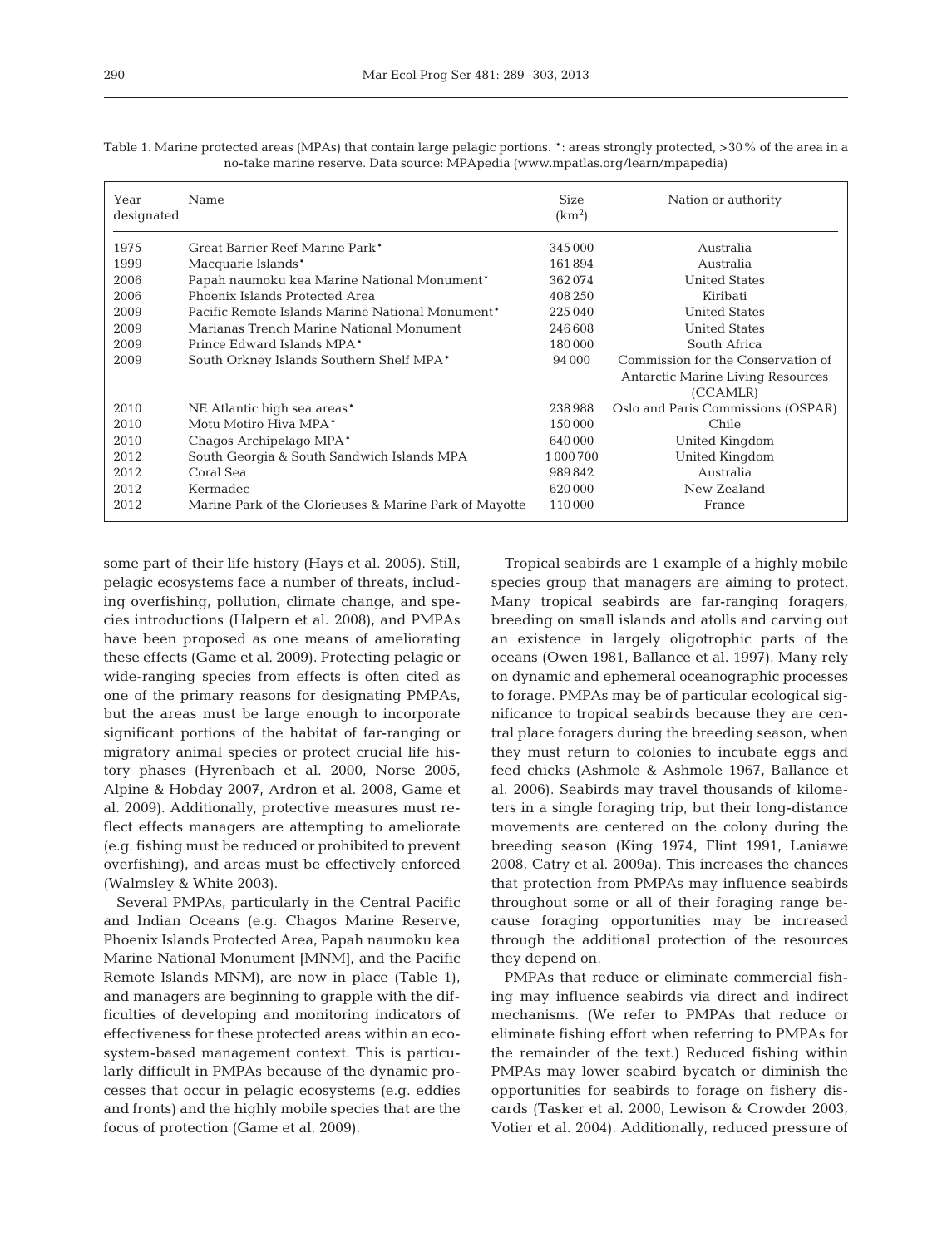some fisheries may increase foraging opportunities for seabirds by increasing the abundance of prey species. However, unlike the majority of temperate seabirds, most tropical seabirds lack deep diving capabilities and instead must forage in the top-most surface layer (Ashmole & Ashmole 1968, Harrison et al. 1983). This has led to the evolution of subsurfacepredator facilitated foraging (hereafter referred to as 'facilitated foraging') (Fig. 1). In this interaction, large pelagic fishes, such as tunas, drive forage fish into surface waters, making them available to surface predators (Murphy & Ikehara 1955, Ashmole & Ashmole 1967). Though this interaction occurs in many parts of the world (Burger 1988), it is of particular importance in the tropical waters of the world's oceans because it is one of the primary means by which tropical seabirds forage (Au & Pitman 1986, Spear et al. 2007). Because it is a critical interaction for seabirds, a reduction or cessation of fishing efforts targeting prey species or subsurface predators within tropical PMPAs may increase subsurface predator or prey density, resulting in more foraging opportunities for seabirds.

Facilitated foraging has been relatively well studied in the Eastern Tropical Pacific (ETP) (see Au & Pitman 1986, Spear & Ainley 2005, Spear et al. 2007), but it has been largely unstudied in the Central Tropical Pacific (CTP) (but see Ashmole & Ashmole 1967), although distinct differences in facilitated foraging occur between the 2 systems. For example, tunas, primarily skipjack *Katsuwonus pelamis* and yellow fin *Thunnus albacares*, are the main subsurface pred ators in the CTP, in contrast to dolphins and tunas in the ETP (Spear et al. 2007). These species have different vertical and horizontal movement patterns, which may influence facilitated foraging behavior. Additionally, seabird assemblages in the CTP differ from those in the ETP (Ashmole & Ashmole 1967). Still, it is unknown how variability in the interaction influences seabird populations. Given the correlations previously identified between fishery development and seabird crashes in many areas of the world (Harrison et al. 1983, Cury et al. 2011), there is a need to understand how seabirds interact with subsurface predators, particularly commercially important species, such as skipjack and yellowfin tunas, across the range where these interactions occur.

These interactions are of particular interest to managers of large PMPAs in tropical oceans as seabirds are often a guild that managers aim to protect. One such MPA is the US Pacific Remote Islands Marine National Monument (PRIMNM), created in



Fig. 1. Schematic of subsurface-predator facilitated foraging. Image credit: Drew Briscoe

2009 by Presidential Proclamation (Federal Register 2009), resulting in  $225038 \text{ km}^2$  of protected area in the CTP. It includes the far-flung and mostly unpopulated US territories of Wake Island, Johnston Atoll, Palmyra Atoll and Kingman Reef, Jarvis Island, and Howland and Baker Islands. These islands and atolls are home to as many as 4.4 million breeding seabirds representing at least 16 species (Table 2). Co-managed by the US National Oceanic and Atmospheric Administration (NOAA) and the US Fish and Wildlife Service (USFWS), monument managers want to know if the PMPA is likely to have a positive effect on seabirds and, subsequently, how to adequately monitor and manage seabird and pelagic fish populations.

To assess our current state of knowledge of facilitated foraging in the CTP and to determine the key research questions and methodologies for managing human activities that may influence facilitated foraging, we conducted a literature review and held an expert workshop. We focused specifically on the seabirds breeding on the PRIMNM islands and atolls (Table 2), though this information is applicable to other tropical areas. We further focused on a set of topics we identified in conjunction with managers at the NOAA Pacific Islands Regional Office, which is responsible for PRIMNM management. These topics were intended to focus future research on key elements of seabird and subsurface predator ecology and included the determination of the importance of subsurface predators to tropical seabird foraging, the distributions of seabirds and tunas, and the foraging behaviors and diets of seabirds in the PRIMNM region. At the heart of this review is this question: how do subsurface predator populations influence seabird population behavior and reproductive performance, and how can this knowledge be integrated into management of seabird and subsurface predator species in PMPAs? Below, we review current research aimed at answering this question.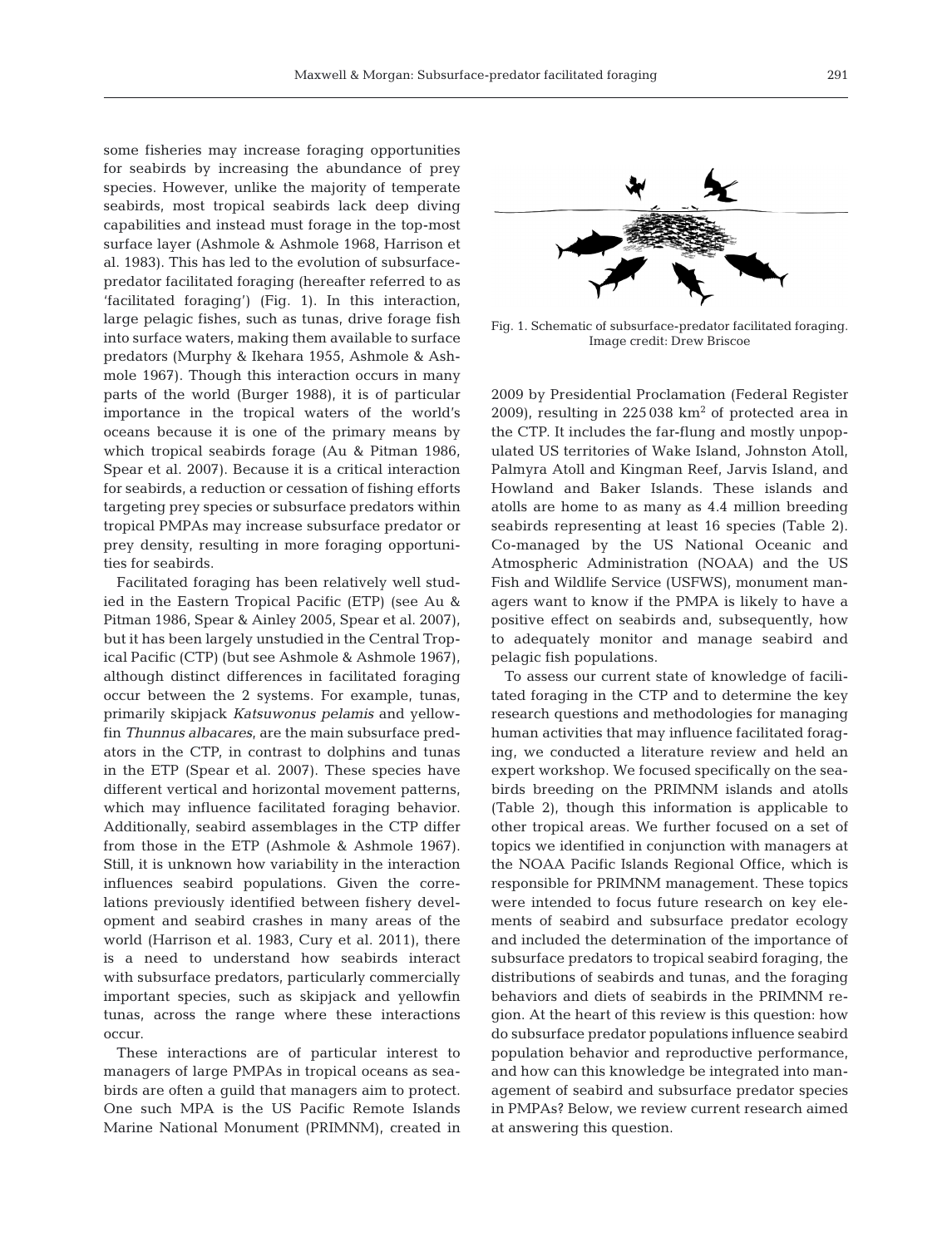Table 2. Tropical seabird ecology. Location where data are relevant is italicized with citations following. Data are primarily given for all locations for which there are data within<br>the PRIMNM region. Otherwise, data is g Table 2. Tropical seabird ecology. Location where data are relevant is italicized with citations following. Data are primarily given for all locations for which there are data within the PRIMNM region. Otherwise, data is given for closest location. Isl: Island; Is: islands; ETP: eastern tropical Pacific; Squid: *Ommastrephidae* unless otherwise noted

| foraging range<br>Non-breeding          | Unknown                                                                                                                                                                                                                    | Several thousand<br>km from colony,<br>ETP (Spear &<br>Ainley 2005)                                                             | Unknown                                                                                                                                                                                                  | Palmyra (Young<br>More coastal,<br>et al. 2010a)                                                                                | Unknown                                                                        | (Weimerskirch et<br>612 km, Europa,<br>born et al. 2003)<br>Johnston (Dear-<br>Indian Ocean<br>$600 \mathrm{km} \mathrm{max}$<br>al. 2004) | Unknown                                                                                                     |
|-----------------------------------------|----------------------------------------------------------------------------------------------------------------------------------------------------------------------------------------------------------------------------|---------------------------------------------------------------------------------------------------------------------------------|----------------------------------------------------------------------------------------------------------------------------------------------------------------------------------------------------------|---------------------------------------------------------------------------------------------------------------------------------|--------------------------------------------------------------------------------|--------------------------------------------------------------------------------------------------------------------------------------------|-------------------------------------------------------------------------------------------------------------|
| <b>Breeding foraging</b><br>range       | (Lee & Walsh-Mcgehee<br>~120 km, not reported<br>1998)                                                                                                                                                                     | Midway (Laniawe 2008)<br>Mean $1034.3 \pm 86$ km,                                                                               | brooding: 30 km, Palm-<br>kirch et al. 2008); early<br>2010b); chick-rearing:<br>Clipperton (Weimers-<br>Incubation: 103 km,<br>(Weimerskirch et al.<br>144 km, Clipperton<br>yra (Young et al.<br>2008) | brooding: 35 (males) to<br>75 (females) km, ETP<br>Incubation, early<br>(Gilardi 1992)                                          | brooding: 67.5 km max,<br>Palmyra (Young et al.<br>Incubation, early<br>2010b) | Europa, Indian Ocean<br>Incubation: 612 km;<br>(Weimerskirch et al.<br>brooding: 94 km,<br>2004)                                           | Unknown                                                                                                     |
| Prey size                               | Christmas Is<br>(Gibson-Hill<br>$10 - 18$ cm,<br>1947)                                                                                                                                                                     | Christmas Is<br>(Ashmole &<br>$2-28$ cm,<br>Ashmole<br>1967)                                                                    | (Young et al.<br>Average<br>Palmyra<br>26.6 cm,<br>2010b)                                                                                                                                                | Norton 2002)<br>(Schreiber &<br>Johnston<br>$5-40$ cm.                                                                          | Young et al.<br>Average<br>20.6 cm,<br>Palmyra<br>2010b)                       | (Harrison<br>Variable,<br>Ha waii<br>1990)                                                                                                 | Unknown                                                                                                     |
| Prey species                            | Christmas Is (Gibson-<br>Squid, flying fish,<br>Hill 1947)                                                                                                                                                                 | Christmas Is (Ashmole<br>53% fish, 47% squid,<br>mackerel, Hawaii<br>& Ashmole 1967);<br>flying fish, squid,<br>(Harrison 1990) | Palmyra (Young et al.<br>remainder squid,<br>99% flying fish,<br>2010b)                                                                                                                                  | Christmas, Johnston<br>(Harrison et al. 1984<br>Schreiber & Norton<br>Mainly flying fish,<br>2002)                              | Palmyra (Young et al.<br>remainder squid,<br>Mainly squid,<br>2010b)           | 50% fish, 50% squid;<br>flying fish, Christmas<br>other species' chicks<br>(Spear et al. 2007);<br>Schreiber 2002)<br>Pacific (Metz &      | Flying fish, Pacific<br>(BirdLife Interna-<br>tional 2012)                                                  |
| Subsurface predator<br>associations     | 2005, Jaquemet et al. 2005)<br>Independent, Christmas Is,<br>ETP, Réunion Is (Spear et<br>Yellowfin, skipjack, ETP<br>al. 2007, Spear & Ainley<br>cetaceans, Réunion Isl<br>Spear & Ainley 2005)<br>(Jaquemet et al. 2005) | Independent, Christmas Is<br>ETP (Spear & Ainley 2005)<br>(Spear et al. 2007) Tunas,                                            | Cetaceans, ETP (Au &<br>Pitman 1986)                                                                                                                                                                     | Skipjack, Hawaii (Hebshi<br>ETP (Au & Pitman 1986)<br>et al. 2008) cetaceans,                                                   | et al. 2008) cetaceans, ETP<br>Skipjack, Hawaii (Hebshi<br>(Au & Pitman 1986)  | Skipjack & yellowfin, ETP<br>(Spear et al. 2007)                                                                                           | Channel (Jaquemet et al<br>cetaceans, Mozambique<br>Independent, tuna,<br>2005)                             |
| Flock feeding level,<br>foraging method | 1967, Spear et al. 2007)<br>(Ashmole & Ashmole<br>surface plunging<br>Solitary foragers,                                                                                                                                   | 1967, Spear et al. 2007)<br>(Ashmole & Ashmole<br>surface plunging<br>Solitary foragers,                                        | Flock feeders, plunge<br>(Weimerskirch et al.<br>Anderson 2009)<br>$2008$ , Grace &<br>diving to 2 m                                                                                                     | diving to 0.9 m (Lewis<br>et al. 2005, Yoda et al.<br>independent, plunge<br>2007, Harrison et al.<br>Flock feeders or<br>1983) | diving to 0.75 m (Lewis<br>Flock feeders, plunge<br>et al. 2005)               | dipping or kleptopara-<br>Flock feeders, surface<br>snatchers, surface<br>Schreiber 2002)<br>sitism (Metz &                                | dipping or kleptopara-<br>Flock feeders, surface<br>snatchers, surface<br>Schreiber 2002)<br>sitism (Metz & |
| Body size                               | Small tropicbirds,<br>350 g (Diamond<br>1978)                                                                                                                                                                              | Large tropicbirds,<br>Schreiber 2009)<br>(Schreiber &<br>650-780 g                                                              | 1.5-2 kg (Weimers-<br>Largest of boobies,<br>kirch et al. 2008)                                                                                                                                          | 1-1.7 kg (Schreiber<br>Mid-size boobies,<br>& Norton 2002)                                                                      | Smallest of boobies,<br>(Schreiber et al.<br>850-1100 g<br>1996)               | 1-1.8 kg (Metz $\&$<br>Schreiber 2002)                                                                                                     | 0.75 kg (Le Corre<br>2001)                                                                                  |
| Species                                 | tropicbird<br>White-<br>tailed                                                                                                                                                                                             | Red-tailed<br>tropicbird                                                                                                        | Masked<br>booby                                                                                                                                                                                          | Brown<br>booby                                                                                                                  | Red-footed<br>booby                                                            | frigatebird<br>Great                                                                                                                       | frigatebird<br>Lesser                                                                                       |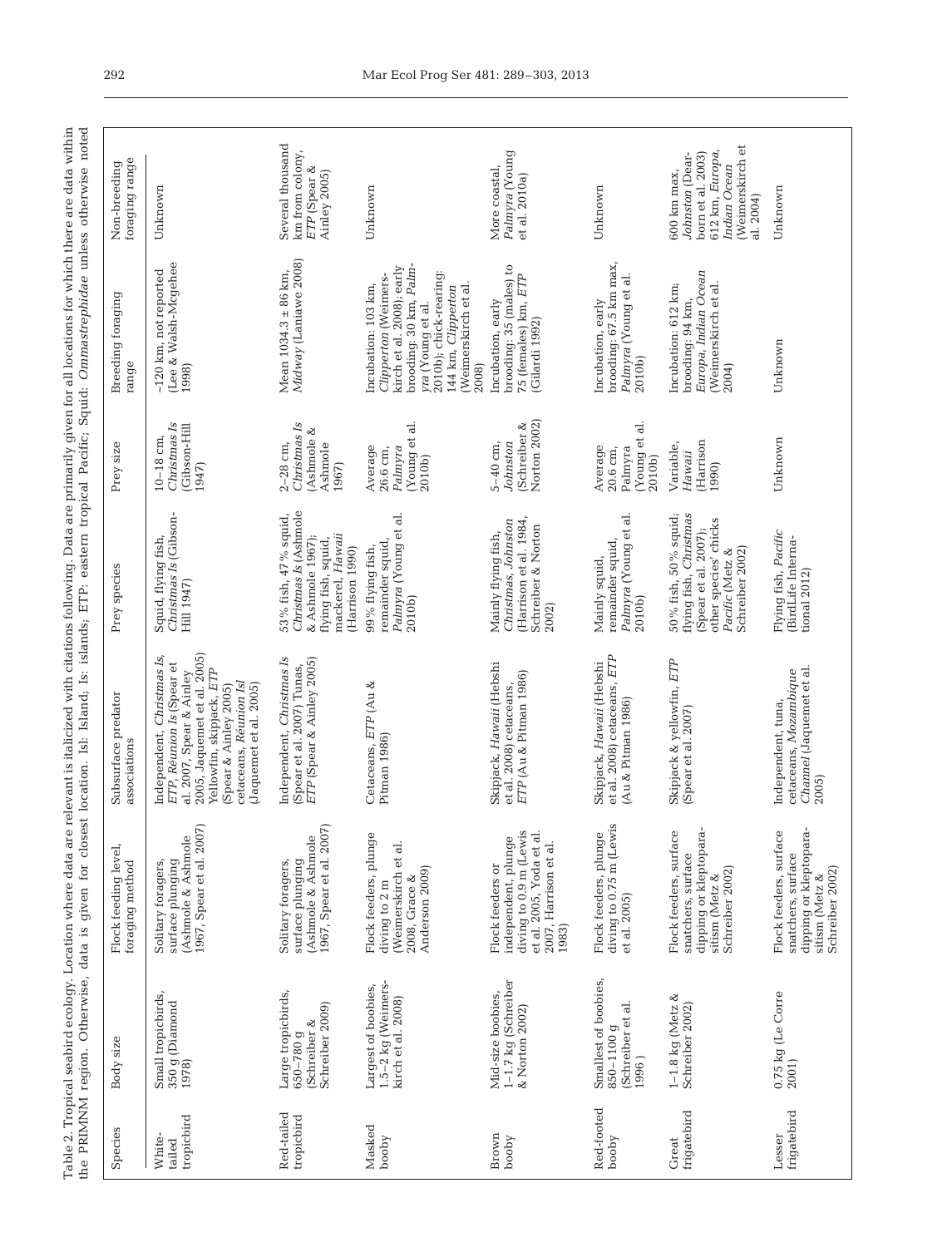| Species                             | Body size                                                       | Flock feeding level,<br>foraging method                                                                                                                                         | Subsurface predator<br>associations                                                                                                                                 | Prey species                                                                                                                                               | Prey size                                                                        | Breeding foraging<br>range                                                      | foraging range<br>Non-breeding                                               |
|-------------------------------------|-----------------------------------------------------------------|---------------------------------------------------------------------------------------------------------------------------------------------------------------------------------|---------------------------------------------------------------------------------------------------------------------------------------------------------------------|------------------------------------------------------------------------------------------------------------------------------------------------------------|----------------------------------------------------------------------------------|---------------------------------------------------------------------------------|------------------------------------------------------------------------------|
| Sooty tern                          | 200 g (Schreiber et<br>Largest of terns,<br>al. 2002)           | dipping (Ashmole &<br>Flock feeders, air<br>Ashmole 1967)                                                                                                                       | et al. 2007, Jaquemet et al.<br>(Hebshi et al. 2008, Spear<br>2008); independent, ETP<br>Hawaii, ETP, Réunion Is<br>Skipjack, cetaceans,<br>(Spear et al. 2007)     | 38 % fish, 62 % squid;<br>flying fish, mackerel/<br>Ashmole & Ashmole<br>tuna, Christmas<br>1967)                                                          | (Ashmole &<br>Christmas<br>Ashmole<br>$0-18$ cm,<br>1967)                        | Brooding: 290 km max;<br>chick-rearing: 522 km<br>max, Johnston (Flint<br>1991) | Unknown but<br>completely<br>pelagic                                         |
| backed<br>Gray-<br>tern             | terns, 95-145 g<br>(Mostello 2000)<br>Intermediate of           | subsurface predators,<br>plunge diving or air<br>dipping (Gallagher<br>Flock feeders but<br>independent of<br>1960)                                                             | No data                                                                                                                                                             | (Harrison et al. 1983)<br>Christmas, Howland<br>92 % fish, 4% squid;<br>cowfish, flying fish,<br>may take insects,<br>(Gallagher 1960)<br>qoatfish, Hawaii | (Harrison et<br>Average<br>al. 1983)<br>$20 \text{ cm}$                          | Unknown                                                                         | Unknown                                                                      |
| White tern                          | 77-157 g (Nietham-<br>mer & Patrick 1998)<br>Smallest of terns, | air dipping (Ashmole &<br>Ashmole 1967). Known<br>subsurface predators,<br>to be flock feeders<br>(Spear et al. 2007)<br>with tuna in ETP<br>Solitary feeders<br>independent of | Skipjack, Hawaii (Hebshi<br>et al. 2008); independent,<br>ETP (Spear et al. 2007)                                                                                   | 47 % fish, 53% squid;<br>Christmas (Ashmole<br>blennies, flying fish,<br>& Ashmole 1967)                                                                   | $0-16$ cm, most<br>(Ashmole &<br>Christmas<br>Ashmole<br>$2-8$ cm,<br>1967)      | Unknown                                                                         | Unknown                                                                      |
| Brown<br>noddy                      | Largest of noddies,<br>180 g (Chardine &<br>Morris 1996)        | Flock feeders, plunge<br>diving or air dipping<br>(Ashmole & Ashmole<br>1967)                                                                                                   | Skipjack, Hawaii, Réunion<br>2007); cetaceans, Réunion<br>Is (Jaquemet et al. 2005)<br>tuna, ETP (Spear et al.<br>Jaquemet et al. 2005);<br>Is (Hebshi et al. 2008, | 51 % fish, 49% squid;<br>flying fish, mackerel/<br>(Ashmole & Ashmole<br>tuna, Christmas<br>1967)                                                          | (Ashmole &<br>Christmas<br>Ashmole<br>$2-8$ cm,<br>1967)                         | (Harrison 1981, King<br>$~10-80$ km, Hawaii<br>1974)                            | Unknown                                                                      |
| noddy<br>Black                      | Intermediate noddy,<br>84-140 g (Gauger<br>1999)                | Flock feeders, plunge<br>diving or air dipping<br>(Ashmole & Ashmole<br>1967)                                                                                                   | Skipjack, Hawaii (Hebshi<br>et al. 2008)                                                                                                                            | 77 % fish, 23 % squid;<br>flying fish, mackerel/<br>Christmas (Ashmole<br>& Ashmole 1967)<br>tuna, blennies,                                               | (Ashmole &<br>Christmas<br>Ashmole<br>$1-4$ cm,<br>1967)                         | ⊗<br>Christmas (Ashmole<br>Ashmole 1967, 1968)<br>Within 9 km of land,          | grounds (Gauger<br>close to nesting<br>Unknown but<br>thought to be<br>1999) |
| Blue-gray<br>noddy                  | 58 g (Harrison 1990)<br>Smallest of noddies,                    | Flock feeders, plunge<br>diving or air dipping<br>(Ashmole & Ashmole<br>1967)                                                                                                   | No data                                                                                                                                                             | 75 % fish, 10 % squid;<br>Loligo spp., Christ-<br>mackerels, squid<br>mas (Ashmole &<br>(insects), snake<br>Ashmole 1967)<br>water-striders                | $1-10$ cm, most<br>(Ashmole &<br>Christnas<br>Ashmole<br>1967)<br>$2 \text{ cm}$ | Christmas (Ashmole &<br>Within 9 km of land,<br>Ashmole 1968)                   | Unknown                                                                      |
| Christmas<br>shear-<br>water        | Small shearwaters,<br>354 g (Seto 2001)                         | Flock feeders, plunge<br>diving (Ashmole &<br>Ashmole 1967)                                                                                                                     | No data                                                                                                                                                             | 29 % fish, 71 % squid;<br>Ashmole & Ashmole<br>erel/tuna, Christmas<br>flying fish, mack-<br>1967)                                                         | Ashmole &<br>Christmas<br>Ashmole<br>$0-14$ cm,<br>1967)                         | Unknown                                                                         | Unknown                                                                      |
| Wedge-<br>shear-<br>tailed<br>water | Largest of shear-<br>waters; 390 g<br>(Whittow 1997)            | feeding, contact or air<br>Small flock or solitary<br>Ashmole 1967, Spear<br>dipping (Ashmole &<br>et al. 2007)                                                                 | Skipjack, Hawaii, Réunion<br>independent, ETP (Au &<br>Is (Hebshi et al. 2008,<br>Jaquemet et al. 2005)<br>Pitman 1988)                                             | 66 % fish, 28 % squid;<br>(Harrison et al. 1983)<br>squids (fall), Hawaii<br>goatfishes, jacks,                                                            | (Harrison et<br>al. 1983)<br>Hawaii<br>$5.7 \text{ cm}$                          | Johnston (King 1974)<br>Within 480 km,                                          | Seychelles (Catry<br>Up to 3500 km,<br>et al. 2009b)                         |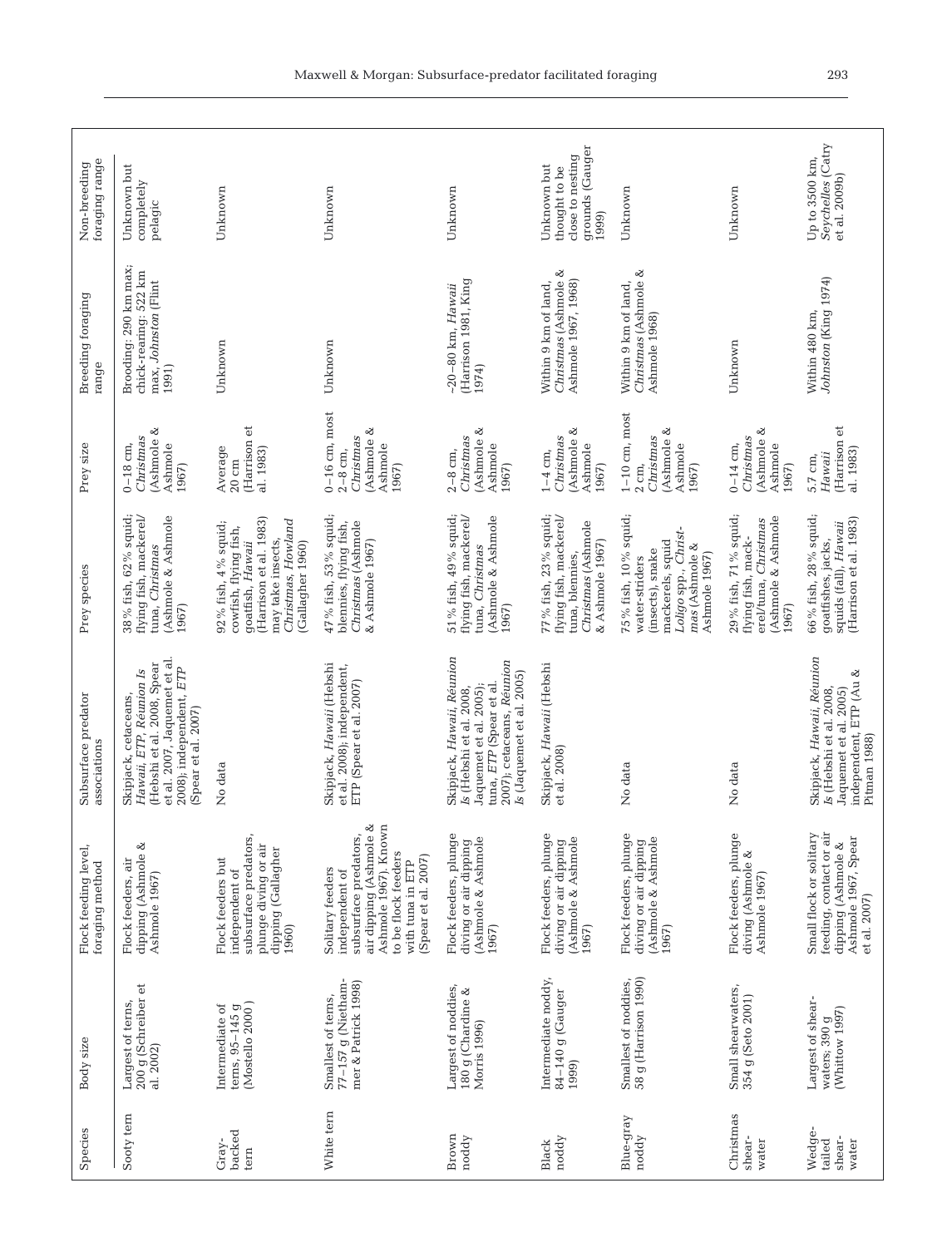# **FACILITATED FORAGING**

Facilitated foraging is a phenomenon that occurs in many parts of the globe, from temperate to tropic to polar regions. Facilitated foraging functions in 2 ways. In the first, defined as 'local enhancement' by Kiester & Slatkin (1974), birds use visual cues, such as other birds or the disturbance caused by subsurface predators at the water's surface, as indirect signals of available prey. This signaling is widespread in many parts of the world (Burger 1988, Au 1991, Clua & Grosvalet 2001, Silverman et al. 2004) and is also a common way for fishermen to identify the presence of fishing grounds (Murphy & Ikehara 1955, Au 1991). For example, off Newfoundland, Canada, common murres *Uria aalge* use the presence of other murres to signal the presence of their primary prey species, capelin *Mallotus villosus*, though they also rely on memory when prey and conspecific density is low (Davoren et al. 2003). Similarly, black-browed albatrosses *Thalassarche melanophrys* rely on local enhancement for locating krill in the Southern Ocean (Grunbaum & Veit 2003). Local enhancement is particularly important to tropical seabirds due to the relatively high patchiness of productivity in tropical regions and because tropical seabirds forage close to the water's surface (Ashmole & Ashmole 1967, Harrison et al. 1983).

The second mechanism of facilitated foraging involves the driving of prey fish to the surface by subsurface predators, such as tunas or dolphins. This mechanism forces prey to the surface, where it is within tropical seabirds' limited diving range (3 to 4 m maximum) (Ashmole & Ashmole 1967, Diamond 1978, Lewis et al. 2005, Weimerskirch et al. 2008). This component of facilitated foraging occurs at much greater frequency in tropical regions of the world's oceans, perhaps as a result of the reduced diving capacity of tropical seabirds (Diamond 1978).

This interaction has been studied extensively in the ETP and to some degree in the Indian Ocean, where the interaction is driven by a combination of marine mammals, sharks, tunas, and other predatory fishes (Au & Pitman 1986, Jaquemet et al. 2005, Spear & Ainley 2005, Ballance et al. 2006, Spear et al. 2007, Hebshi et al. 2008). In contrast, facilitated foraging in the CTP is driven almost exclusively by small tunas, such as yellowfin and skipjack, that occur closer to the surface than other tuna species (Sund 1981). This may be because of differences in productivity, frontal systems, the thermocline, or ecological drivers between the regions (Murphy & Ikehara 1955, Ashmole & Ashmole 1967, Barkley et al. 1978, Sund 1981, Spear et al. 2001, Allain et al. 2012, L. Ballance

pers. comm.). Further, ~90% of breeding seabird species in the CTP rely upon facilitated foraging, making it the major ecological driving force behind the pelagic community in the region (Ashmole & Ashmole 1967, King 1974). The differences between this interaction in the CTP and other regions highlight our need to better understand tuna-seabird associations across different regions and suggest caution in overly generalizing this phenomenon.

The benefits seabirds and tunas derive from facilitated foraging are unclear. Researchers have hypothesized that seabirds, such as frigatebirds *Fregata* spp. and sooty terns *Onychoprion fuscata*, are obligate commensals with tuna, while others, such as shearwaters *Puffinus* spp., are facultative because they forage in association with subsurface predators as well as independently of them (Au & Pitman 1986). The interaction may be beneficial for both tunas and seabirds as seabirds may prevent prey from leaping out of the water, further containing the school at the surface (Burger 1988). It is also possible that the interaction has a negative effect on tunas if seabirds compete for prey. However, a number of studies have shown that although tunas and seabirds utilize the same schools, the 2 groups largely forage on different prey, different prey sizes, or at different trophic levels (Murphy & Ikehara 1955, Ashmole & Ashmole 1967, Bertrand et al. 2002, Cherel et al. 2008, Young et al. 2010a). Also, tuna and seabirds use different hunting mechanisms (Burger 1988). Regardless of the benefits to tunas, the presence of subsurface predators is important to the successful foraging of seabirds in tropical oceans. For example, 76% of prey mass consumed by seabirds in one ETP study was made available to seabirds by subsurface foragers (Spear et al. 2007). Furthermore, sooty terns are the most abundant seabird in the CTP, and their success in this region may be predicated on interactions with tuna populations (Au & Pitman 1988).

Understanding how seabird populations respond to changes in tuna abundance is critical to determine to what extent facilitated foraging influences seabird behavior and demography. This influence will vary by species and will depend largely on 2 key components: (1) the foraging ecology of individual species, and (2) the foraging ranges and distribution of both seabirds and tunas. Below, we further explore these 2 components of seabird ecology in the context of facilitated foraging in the CTP. We focus on seabird species that breed on the islands that encompass the PRIMNM, which include tropicbirds *Phaethon* spp., boobies *Sula* spp., frigatebirds, terns, noddies *(Anous* and *Procelsterna* spp.), and shearwaters (Table 2).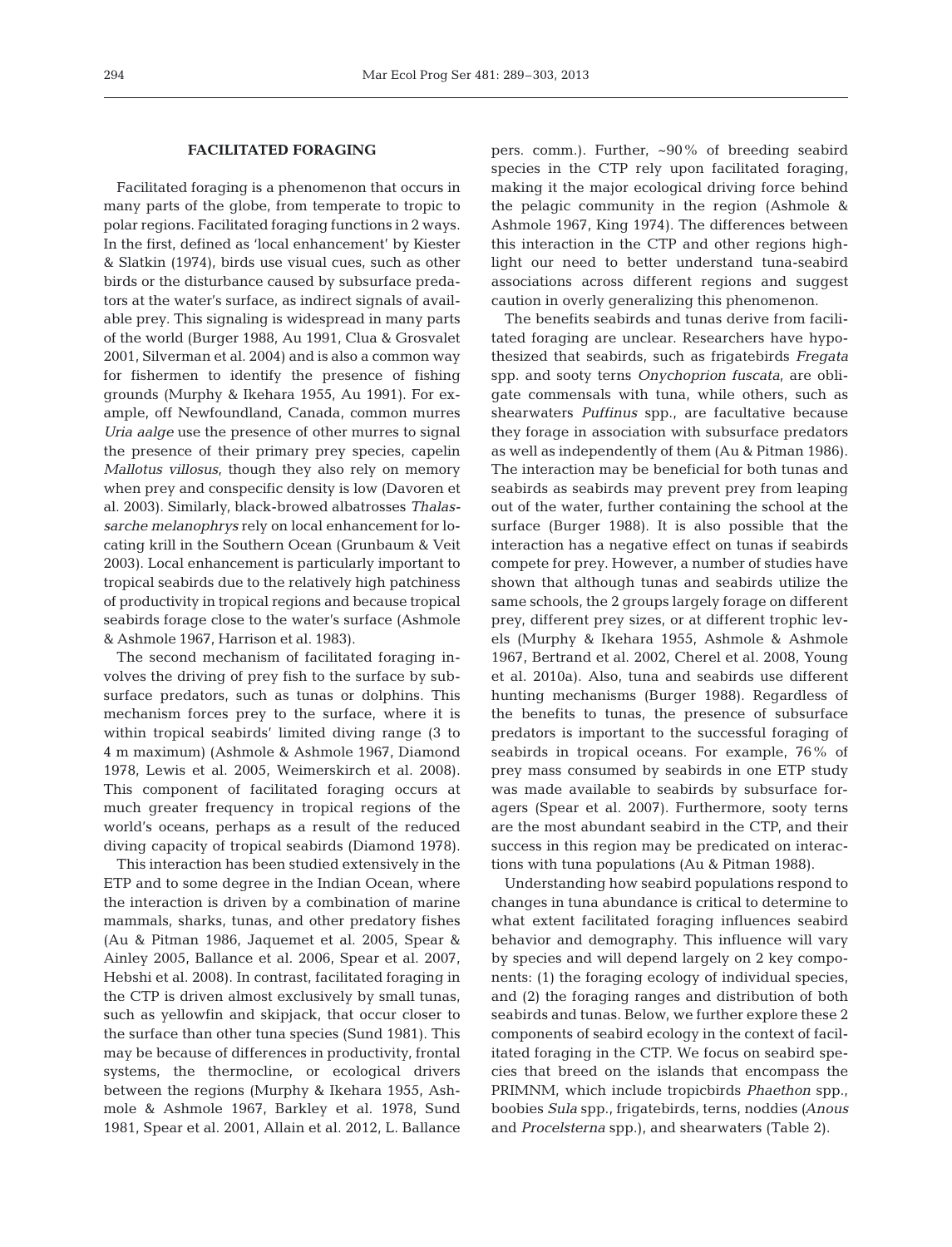# **FORAGING ECOLOGY**

Foraging ecology defines the mechanisms and strategies by which seabirds forage, the prey species they target, and how seabirds interact with their environment (Ashmole & Ashmole 1967). Here, we specifically consider 2 components of foraging ecology of PRIMNM seabird species: (1) diet and foraging methods, including flock feeding behavior (i.e. how species forage in association with other species or conspecifics), and (2) association with subsurface predators. We consider how these components related to facilitated foraging, and the implications for managers. We also identify gaps in our knowledge.

#### **Diet and foraging methods**

At-sea foraging behavior defines a large portion of the ecological niche of a species. The oligotrophic nature of pelagic and particularly tropical ocean ecosystems means that foraging resources are often patchy and widely dispersed (Longhurst & Pauly 1987), and multiple species and taxa (e.g. seabirds and tunas) often forage in the same patch above and below the water's surface (Buckley 1997, Spear et al. 2007). Likely to reduce intra-specific competition, species occupy specific niches, targeting different size classes of prey or utilizing different methods of capture, though overlaps in niches do occur (Ashmole & Ashmole 1967, Spear et al. 2007).

The majority of seabird species in the CTP forage as part of multi-species flocks in association with subsurface predators (Table 2), including frigatebirds, noddies, shearwaters, terns, and booby species, though brown boobies *Sula leucogaster* usually forage independently (Gould 1971 in Harrison et al. 1983). These flocks can be as large as 4300 ind. from 15 bird species, span an area of 5 km, and persist for multiple hours (King 1974, Au & Pitman 1988, Ballance et al. 1997, Spear et al. 2007). Variations in target prey, proportion of overlapping prey items, and foraging methods among species allow for multispecies foraging flocks (Harrison et al. 1983). This diversification of foraging patterns in the Central Pacific, however, is limited because tropical seabirds capture a smaller range of prey species than in other regions of the world, although individual species target different prey, as well as different size classes (Harrison et al. 1983, Spear et al. 2007), and employ different foraging methods (e.g. plunge diving, surface plunging, contact dipping, etc.; Table 2) (Ashmole & Ashmole 1967).

Sooty terns and masked boobies *Sula dactylatra* are 2 of the most common flock feeders in the CTP, and a comparison between their foraging methods and diets illustrates how seabirds in the CTP carve out niches effectively. Sooty terns are the largest of the CTP tern species at 200 g (Schreiber et al. 2002), but they are still considerably smaller than all of the boobies, especially the masked booby (1.5 to 2 kg, Weimerskirch et al. 2008). Sooty terns are not well adapted to water and spend long stretches of time in the air, foraging mainly by dipping from several meters above the surface (Ashmole & Ashmole 1967). These heights give them a unique vantage point from which to spot prey, though their small size limits their target prey size (2 to 8 cm) (Ashmole & Ashmole 1967). The diet of sooty terns consists of squid and fish, but the percentages vary by location. For example, at Christmas Island, seabirds' diets consisted of ~62% ommastrephid squids and 38% fish by volume, while this percentage was reversed in the ETP (Ashmole & Ashmole 1967, Cherel et al. 2008). Masked boobies, by contrast, are well adapted for foraging within the water column, plunge diving to a depth of up to 2 m and targeting flying fish (Weimerskirch et al. 2008, Young et al. 2010b). They will, however, eat prey of a much smaller size, as evidenced on Rose Atoll, where prey averaged 7.4 cm (range 5.6 to 8.9 cm) (Harrison et al. 1984). Masked booby diets primarily consist of fish followed by squid (Harrison et al. 1984, Spear et al. 2007, Young et al. 2010b). Though there is some overlap in diet preferences, sooty terns and masked boobies use different strategies and prey on different size classes. This niche partitioning was observed in diet composition studies in the Hawaiian Islands and on Christmas Island across seabird assemblages consisting of over 15 seabird species (Ashmole & Ashmole 1967, Harrison et al. 1983). Isotopic signature studies in the Central Pacific and Indian oceans delivered similar results (Cherel et al. 2008, Young et al. 2010a).

#### **Associations with subsurface predators**

Most tropical seabirds associate with subsurface predators to some degree, and flock feeding behavior often occurs concurrently with facilitated foraging. Because almost all CTP seabirds flock feed to some extent, almost all are thought to engage in facilitated foraging (Ashmole & Ashmole 1967, Harrison & Seki 1987, Spear et al. 2007). Owing to the remoteness of the CTP and therefore lack of research, most of our knowledge of seabird–subsurface predator interactions comes from studies elsewhere. The nature of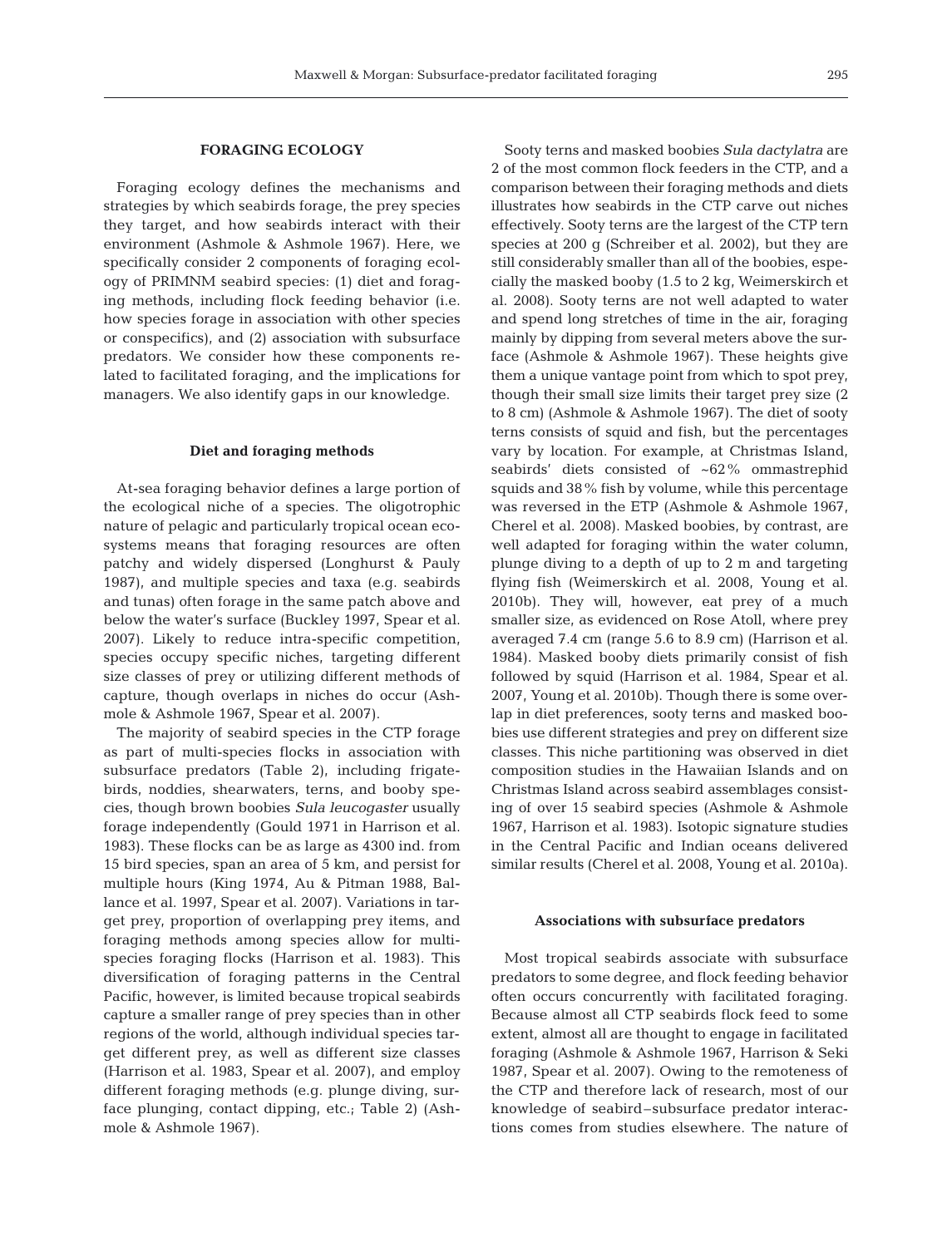seabird and subsurface predator interactions varies among species and regions (Table 2), and interactions are largely influenced by oceanographic conditions, such as thermocline depth and frontal systems. Thus, how studies in other regions of the world translate to the CTP should be interpreted with caution.

In the ETP and Hawaii, several species largely forage in association with subsurface predators (wedgetailed shearwaters, white terns *Gygis alba*, and sooty terns) but also appear to have the ability to forage independently (Spear et al. 2007, Hebshi et al. 2008). For example, wedge-tailed shearwaters and sooty terns are typically obligate commensals with tunas (Au & Pitman 1988, Hebshi et al. 2008). However, they sometimes forage over floating objects (e.g. logs) in the ETP (Au & Pitman 1988). Tropicbirds forage independently of other seabirds or subsurface predators, though they are more frequently in small groups in association with subsurface predators, including yellowfin and skipjack tuna in the ETP and cetaceans near Réunion Island (Jaquemet et al. 2005, Spear & Ainley 2005). Sooty terns, white terns, great frigatebirds, and wedge-tailed shearwaters are occasionally nocturnal, and both blue-grey noddies and white terns are thought to forage independently of predators in the ETP (Ashmole & Ashmole 1967), though this is not the case in the CTP, where they are found in association with skipjack tunas (Spear et al. 2007).

There are some species for which our understanding of their at-sea behavior is extremely limited. For example, Christmas shearwaters *Puffinus nativitatis* are flock feeders, but their level of association with subsurface predators is largely unknown (Ashmole & Ashmole 1967). Both grey-backed terns *Sterna lunata* and blue-grey noddies *Procelsterna cerulean* have been poorly studied, but it is unlikely that they frequently forage in association with subsurface predators because they are thought to be largely coastal species (Harrison et al. 1983). Blue-grey noddies are particularly interesting because they forage within ~3 km of land though still largely in the pelagic realm, due to the sharp slope of the shelf of many tropical islands. Their varied diet, which includes insects when they are abundant, suggests that they are an opportunistic and sometimes coastal species (Ashmole & Ashmole 1967, Harrison et al. 1983, Rauzon et al. 1984).

#### **Management implications and data gaps**

Comprehensive knowledge of what seabirds eat, how they find prey, and to what extent they rely on facilitated foraging are critical components to evaluating the potential benefits of PMPAs (Maxwell & Morgan 2011a). The tuna species involved in facilitated foraging are commercially important, meaning that fishing regulations will be an inherent consideration in both ecosystem dynamics and how seabird– tuna interactions are managed (Essington et al. 2002, Hebshi et al. 2008). Understanding the extent to which seabirds rely on subsurface predators will also give insights into how adaptable seabirds are if populations of subsurface predators are reduced by fishing or by changes in the oceanographic environment.

Studies that include diet, at-sea surveys, and be havioral observations of seabird-tuna interactions are necessary to better understand how management measures might influence seabird-tuna interactions (Maxwell & Morgan 2011b). A number of studies have been conducted to specifically characterize facilitated foraging in the ETP (Ballance et al. 1997, Spear et al. 2007), but no comprehensive studies have occurred in the CTP outside of Hawaiian waters (Harrison & Seki 1987, Hebshi et al. 2008), although there is anecdotal evidence that this interaction is markedly different than in other regions in the world and in other regions of the Pacific Ocean (Murphy & Ikehara 1955, Barkley et al. 1978, Maxwell & Morgan 2011a). Diet studies conducted in the CTP using stable isotopes and wet diet samples (Ashmole & Ashmole 1967, Harrison et al. 1983, Young et al. 2010a) are relatively few and are geographically and temporally limited. Thus, many questions remain regarding how the diets of seabirds change over a larger spatial and temporal seascape. Understanding the benefit that fishery closures have on tropical seabirds requires a strong commitment to better our understanding of the foraging ecology of seabird assemblages and how they relate to subsurface predators.

## **FORAGING RANGES AND DISTRIBUTION**

While a detailed examination of trophic structure and foraging ecology is necessary to understand the association between seabirds and tunas, the spatial scale over which animals move is similarly important in order to understand the degree of potential interaction. Tunas are constrained by thermal tolerance and oxygen levels in the CTP (Blackburn & Williams 1975, Zagaglia et al. 2004), while in contrast, seabirds are spatially constrained by parenting duties during the breeding season (Ashmole & Ashmole 1967). These constraints vary by species because of life history strategies and body size (Ashmole & Ashmole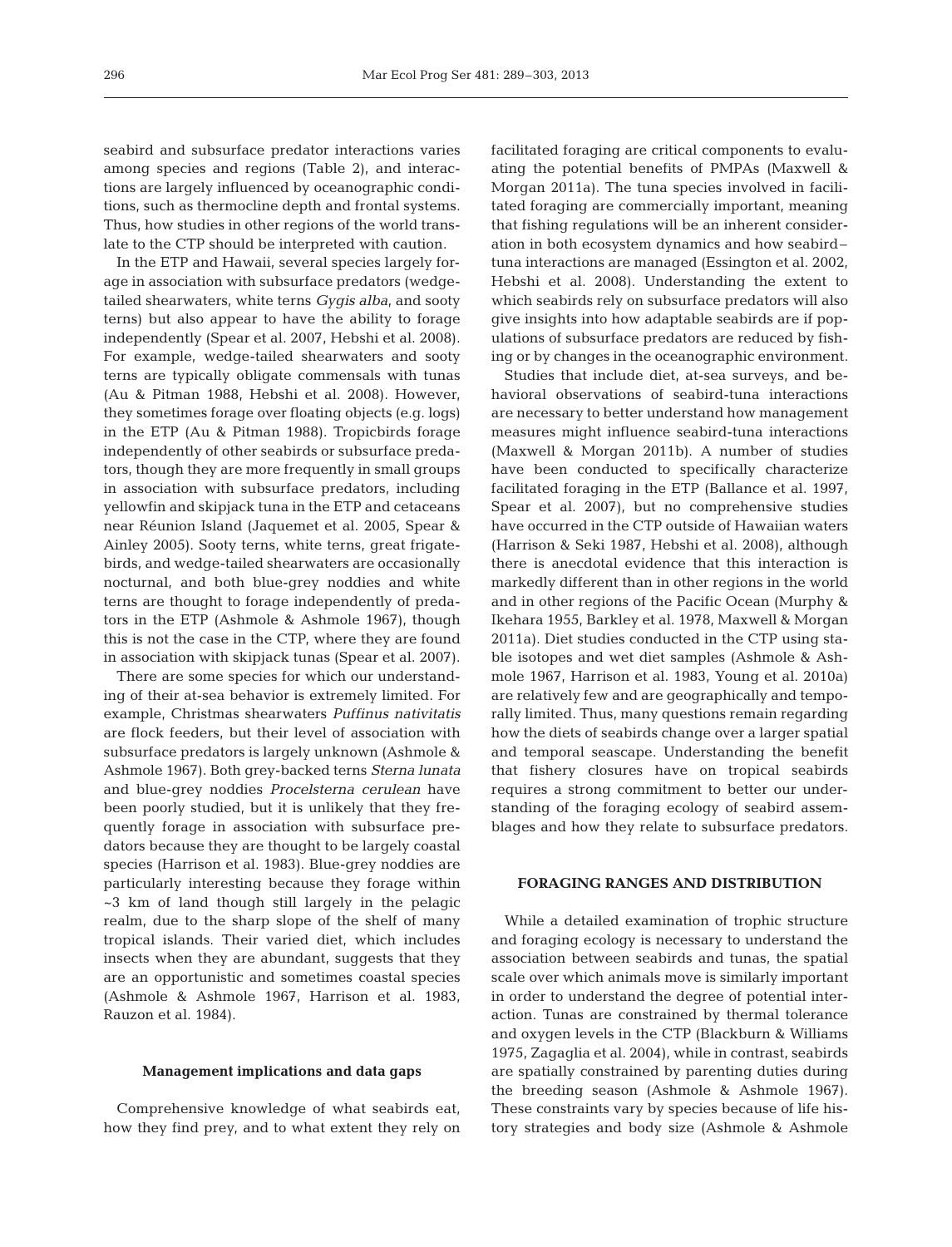1967). As a result, seabirds and tuna interactions are restricted to relatively small scales during seabird breeding seasons. Understanding the association between seabirds and tunas requires knowledge of the distribution of both seabirds and tunas.

#### **Seabird distribution**

Seabirds partition themselves based on body size, prey species, and foraging range (Ashmole & Ashmole 1967). Foraging range is particularly pertinent to management because it dictates whether protected area boundaries are effectively incorporating foraging habitat. Several studies in the Central Pacific have used either telemetry or stable isotopes to determine foraging ranges. Enrichment in stable carbon isotopes in prey species increases from pelagic to coastal regions. Hence, this signature can be determined from the tissues of seabirds, showing the origin of their prey in relative distance from their breeding grounds (Bearhop et al. 2002). Of 7 seabird species studied at Palmyra Atoll in the equatorial Pacific, all had distinctly different levels of stable carbon isotope enrichment, showing that they each utilized different foraging areas (Young et al. 2010a). Smaller birds generally had a more pelagic signature than larger birds. This is probably because when near-shore resources are abundant, larger birds outcompete smaller birds (Ballance et al. 1997).

Studies incorporating satellite or radio telemetry, at-sea surveys, or time away from the nest were used to estimate foraging ranges (Gilardi 1992, Bradley et al. 2004, Young et al. 2010b). However, these studies range across a number of breeding stages, which can have marked effects on foraging ranges. For example, non-breeding birds are often presumed to have the widest distribution because they are not tied to land due to parental constraints. During breeding, birds early in the brooding stage appear to have the most restricted ranges because chicks must be fed frequently. Birds incubating eggs often have the most extensive ranges because the time they are away from the nest is only limited by their mate's ability to go without food while on the nest (e.g. Weimerskirch et al 2004). Across species and breeding stages, there is considerable variability in foraging ranges, with the ranges of some species largely unknown (Table 2, Fig. 2). Additionally, intensity of fishing has been shown to affect foraging ranges (Pichegru et al 2010) and should be taken into account. With the continued development of smaller and lighter tracking devices (Hazen et al. 2012a), our understanding of foraging ranges will increase. Atsea surveys and stable isotopes can provide estimates of foraging ranges for species too small to carry satellite tags.

### **Tuna distribution**

Tunas have a strong relationship with the physical environment as their distributions are limited by suitable temperature and oxygen concentrations where food is also abundant (Blackburn & Williams 1975, Zagaglia et al. 2004, Sund 1981, Andrade & Garcia 1999, Weng et al. 2009). They must be able to attain high swimming speeds and travel great distances, all the while maintaining body temperatures above ambient temperatures (Sund 1981, Andrade & Garcia 1999). Moreover, tuna distribution is driven by ocean ographic features that concentrate prey, including fronts, thermoclines, and mixed layers (Sund 1981, Fiedler & Bernard 1987, Brill & Lutcavage 2001, Zainuddin et al. 2006).

Yellowfin and skipjack tuna are the 2 primary subsurface predators in the CTP. Very little detailed work has been done examining the distribution of tunas in the PRIMNM region. At the Line Islands (Palmyra Atoll and Christmas Island), yellowfin tunas were dominant closer to land, while skipjack tunas were more common offshore (Murphy & Ikehara 1955). Despite their ability to travel large distances, yellowfin tunas are confined to relatively restricted geographic areas (Hilborn & Sibert 1988). Tag recoveries determined that median lifetime displacement of yellowfin tuna was 337 to 380 km and that a substantial proportion of individuals remained within the EEZs of Western Pacific nations for up to 6 mo (Fig. 2, Sibert & Hampton 2003). Off the coast of Baja California, 95% of all tagged tuna remained within ~1500 km of their tagging location (Schaefer & Fuller 2007). Three of the studied individuals were sexually mature and traveled south to warmer waters  $(>25^{\circ}C)$ over 1500 km away to spawn. Additionally, the majority of yellowfin tuna tagged in Hawaii stayed within a few hundred kilometers of the tagging location over the course of ~1 yr (based on mark-recapture) (Itano & Holland 2000). Two individuals from Hawaii traveled over 4000 km to Japan and Mexico, respectively. It is possible that they were traveling to spawning grounds, although some yellowfin are known 'resident' spawners in Hawaii (Itano & Holland 2000). In the larger Central and Western Pacific, yellowfin travel from the Western Pacific into the Central Pacific in the second and third quarter of the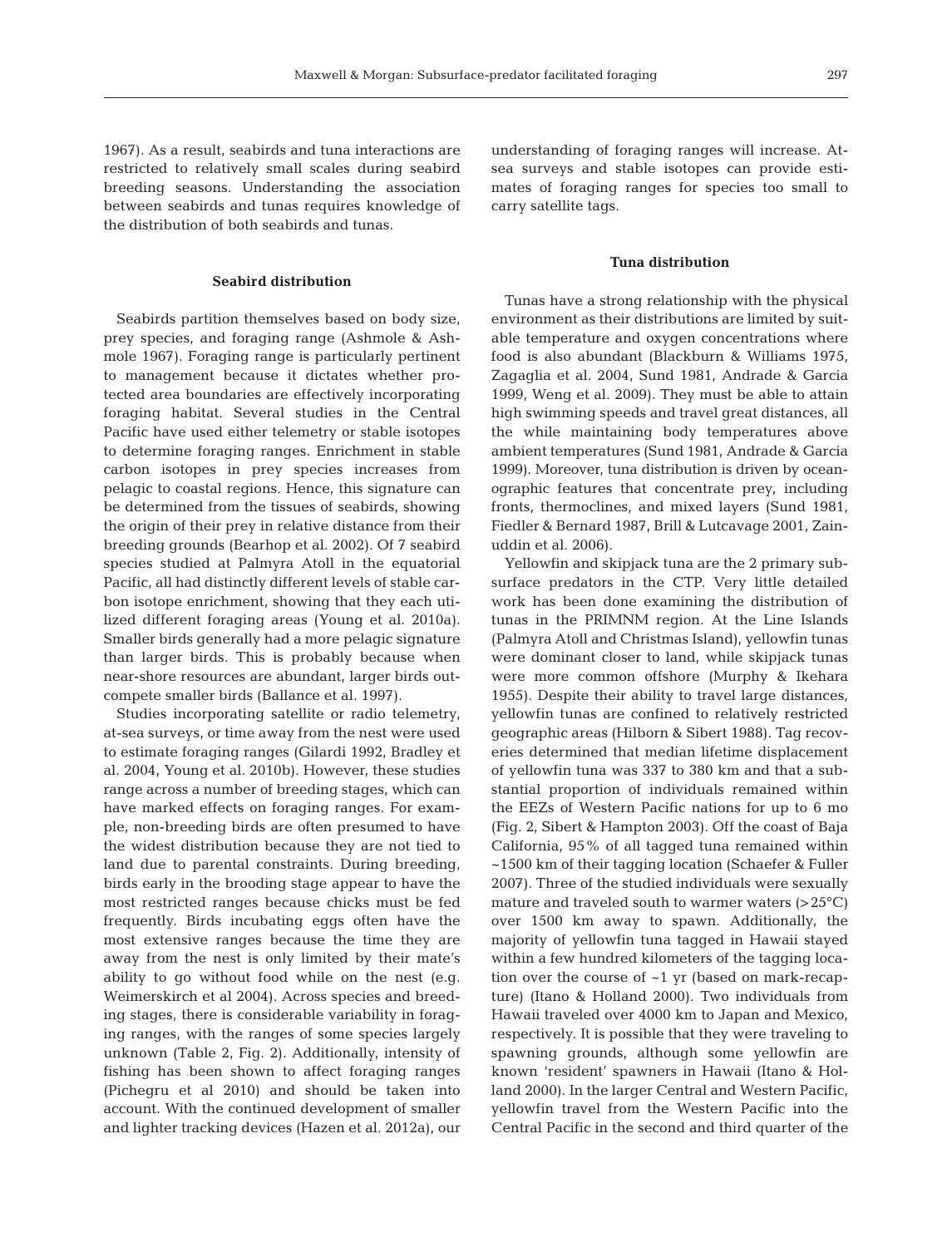298



year, though the majority of yellowfin spawning occurs year-round within 10° of the equator, where sea surface temperatures are >26°C (Itano 2000).

Skipjack tuna are relatively geographically confined, although their distributions are somewhat greater than yellowfin (Hilborn & Sibert 1988). The median lifetime displacement for skipjack tuna is 411 to 471 km (Fig. 2, Sibert & Hampton 2003), though most skipjack in the ETP have spawning origins in the Central Pacific west of 130° W (Blackburn & Williams 1975). They generally follow a pattern of spawning in the Central Pacific where waters are warm enough for larvae, migrating to cool productive waters of Central American coast as adolescents, and returning to the Central Pacific to spawn again (Blackburn & Williams 1975).

# **Spatial and temporal interactions between seabirds and tunas**

The spatial and temporal scale over which the 2 predator groups operate is critical to understanding

Fig. 2. Foraging ranges of breeding tropical seabirds (thin lines; from Table 2) and tuna (thick lines; from Sibert & Hampton 2003), centered around Johnston Atoll, part of the US Pacific Remote Islands Marine National Monument. Maximum foraging ranges and median lifetime displacement are shown in () following species names. Centering tuna movements around an island is hypothetical and done to show maximum potential overlap between tunas and seabirds (RTTB: red-tailed tropicbird; GFRI: great frigatebird; SOTE: sooty tern; WTSH: wedgetailed shearwater; MABO: masked booby; WTTB: white-tailed tropicbird; BRNO: brown noddy; BRBO: brown booby; RFBO: red-footed booby; BLNO: black noddy; BGNO: blue-grey noddy)

their interaction. For example, if skipjack remain highly resident to a region (e.g. moving on scales of 100 km over several weeks), and red-footed boobies are able to forage within those same distances, it may be possible for boobies to reliably find facilitated foraging opportunities. This also implies that fisheries management at the local scale can have appreciable influences on the regional ecosystem and facilitated foraging. In contrast, if tunas are not resident to a region (e.g. they move over scales of hundreds of kilometers in the order of days tracking oceanographic features or prey resources), seabirds constrained by breeding activities will be less likely to encounter tunas and opportunities for facilitated foraging. In this second scenario, seabirds could be characterized as interacting with patchily distributed prey resources because tuna are ephemeral in the region. This has important implications for managing fisheries resources and PMPAs. It implies that managing fisheries on a localized scale (e.g. at the scale of a single island nation EEZ or PMPA) may have reduced influence on facilitated foraging and, potentially, the subsequent foraging success of seabirds.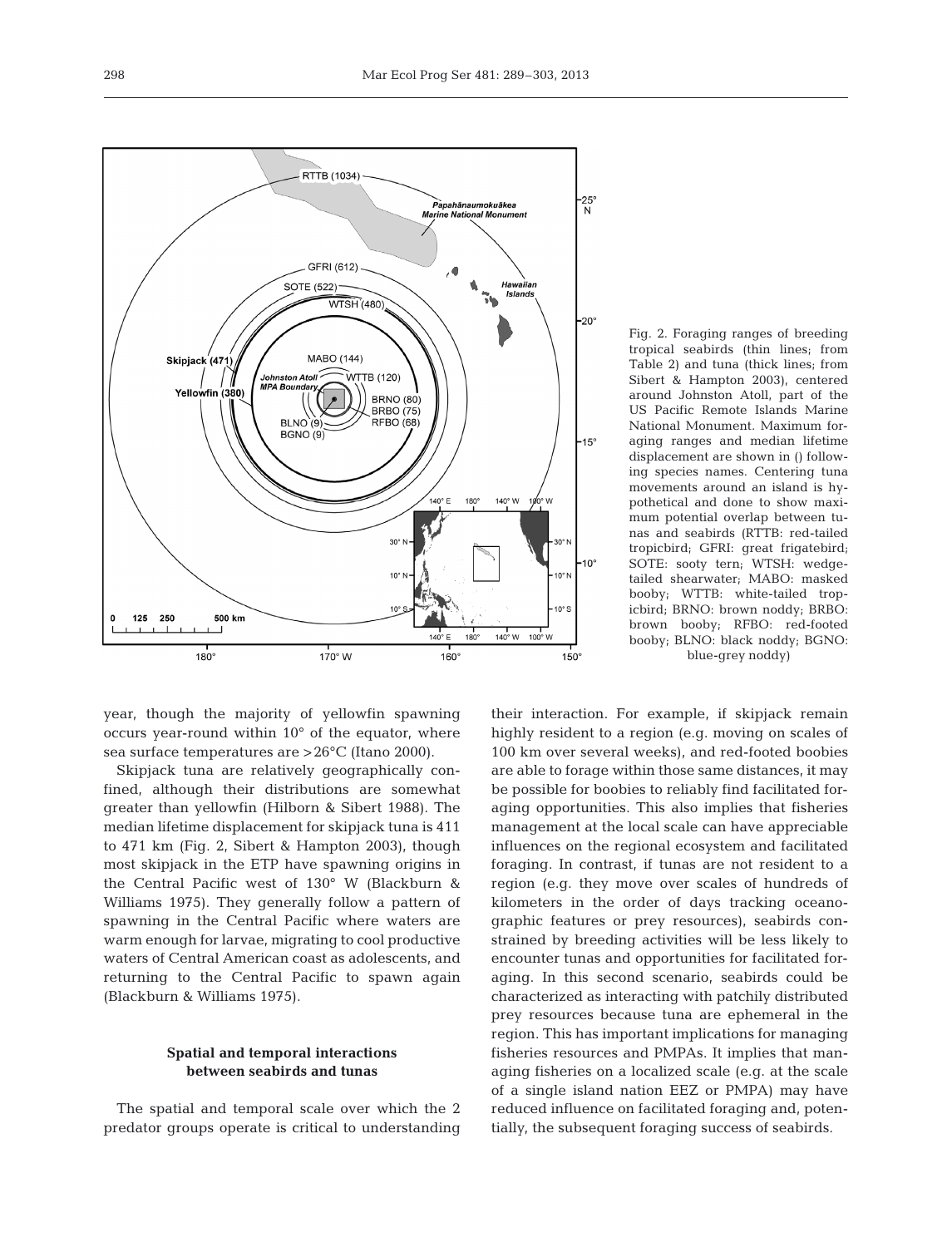Although tunas and seabirds interact on different scales, they are likely to overlap to some extent (Fig. 2). Their overlap is difficult to characterize given that the movements of tuna are not centered on a single location. Hypothetically, however, if tuna were centered around the same point as seabirds, the potential range overlap could cover the full foraging ranges of up to 8 of the 11 species for which foraging ranges are known (Fig. 2, Table 2). Tuna movements, however, are not known to center around islands, and the fish may move much larger distances over their lifetime than seabirds. Additional research on the localized spatial and temporal movements of tunas will help to elucidate both the movements of tunas and their overlap with breeding seabirds.

#### **Management implications and data gaps**

Data gaps exist in our knowledge of seabird ranges, but even our current knowledge shows a potential mismatch between the size of some PMPAs, such as PRIMNM, and the distribution of seabirds (Fig. 2). Though the goal of PRIMNM is not to encompass the entirety of seabird foraging ranges, additional research is necessary to determine if the boundaries of PRIMNM are effectively capturing seabird facilitated foraging habitat during the breeding season. Additionally, comprehensive at-sea distribution is known only for a few of the seabird species in the CTP (Table 2), and no studies exist for lesser frigatebirds, gray-backed terns, white terns, or Christmas shearwaters anywhere. Further, the distributions in all breeding stages, particularly during the nonbreeding stages, are known for only a few species (Table 2). The distribution of yellowfin tuna is comparatively well understood, while information on skipjack is largely still lacking, although they may be more important to seabirds (Harrison & Seki 1987). Data on distributions of both seabirds and tunas are critical to understanding the overlap between seabirds and subsurface predators as well as evaluating if PMPA boundaries are effectively capturing the ranges and critical areas of the populations they are aiming to protect. Protective measures, such as reductions in fishing, may also be seasonally effective, particularly during seabird breeding seasons. However, tropical seabird breeding cycles are highly variable and may occur year-round (Ashmole & Ashmole 1967).

Foraging ranges of seabirds and tunas are constrained by reproduction, body size, and thermoregulation. Oceanographic features that dictate where prey can be found also influence their movements (Lehodey et al. 1998, Kappes et al. 2010). Knowledge of oceanographic drivers is critical to drawing conclusions about seabird distribution at a scale that is relevant to management. Very few studies have linked predator distribution with both oceanographic features and prey species, and those that have (e.g. Croll et al. 2005, Wingfield et al. 2011) were not conducted in the CTP. Seabird foraging success is likely dictated not only by the presence of prey but also by the presence of subsurface predators. This adds an additional layer of complexity in determining the oceanographic influences that affect seabird foraging success. This is further complicated by the fact that seabirds and tunas appear to move on different spatial scales, with tunas able to cover a much larger and less restricted area. Conducting integrated field studies that determine seabird foraging success using multiple data sets (e.g. environmental variables, prey, and subsurface predator distribution data) across different spatial and temporal scales, and linking this success to tuna presence and distribution, is critical to ensuring that the seabirds' foraging habitat is adequately protected (Maxwell & Morgan 2011b). Cost-effective methods, such as the use of remotely sensed data, can be employed once initial relationships between species and oceanographic parameters are determined.

### **CONCLUSIONS**

While some of the topics highlighted here can aid management of seabirds, a more integrated understanding of the mechanisms of the interactions and the components that drive the relative success of seabird foraging within the interactions is critical. For example, the relationship between tuna school size and its influence on foraging success in seabirds is still unknown. Is there a school size that results in optimal foraging success or a school size threshold below which facilitated foraging breaks down? Does the presence of seabirds help or hinder tuna foraging? Could an increase in seabird populations actually depress tuna populations as a result of interspecies competition? Anecdotal information suggests the relationship is commensal or mutualistic (Au & Pitman 1986, Burger 1988), but integrated studies will provide more concrete evidence. The answers to these questions are critical for understanding the influence of fishing on facilitated foraging, both within PMPAs and outside.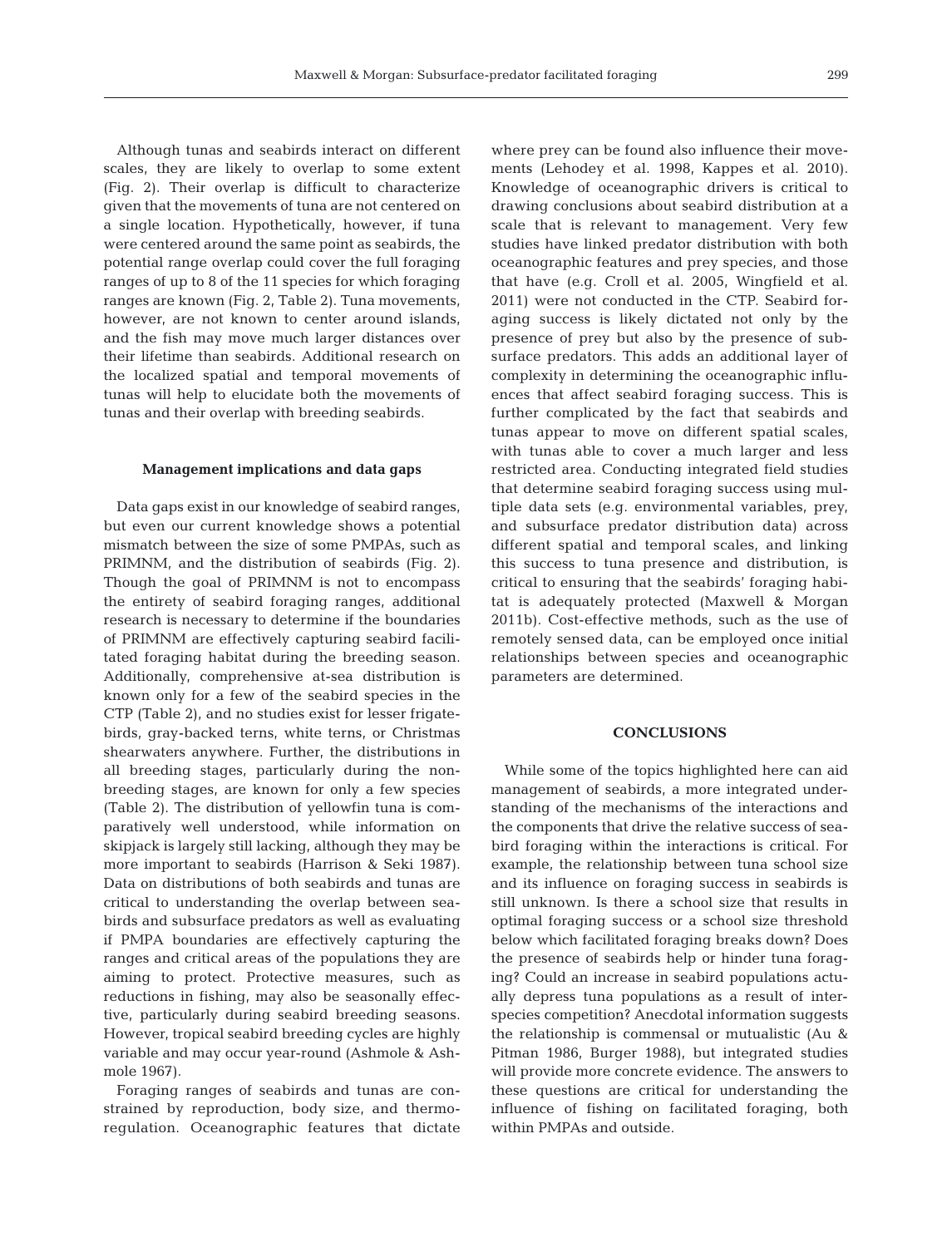Greater knowledge of seabird foraging behavior will also help managers better understand how seabirds will respond to a reduction or increase in fishing effort. Will an increase in fishing effort result in cascading effects on seabirds and their survival, or will seabirds be capable of switching behaviors with little population level influences? How will effects differ when fishing levels change locally versus at the ecosystem level? Hebshi et al. (2008) suggested that there is little indication that seabirds are able to shift behaviors easily. They also suggested that despite the global increase in skipjack populations (Sibert et al. 2006), localized depletion due to fishing or environmental influences may have a disproportional influence on seabird populations because of their limited foraging ranges. Hinke et al. (2004) also suggest that large-scale reductions in yellowfin tuna may lead to increases in mahi mahi *Coryphaena hippurus*, a species that is not preferred by seabirds for facilitated foraging (Hebshi et al. 2008).

These questions are particularly pertinent for PMPAs as the influences of climate change increase. Just as fishing effort can change the abundance and potential distribution of tunas, so can climate influences (Hazen et al. 2012b). Lehodey et al. (2010) and Loukos et al. (2003) predict that increasing water temperatures may open up additional habitat in subtropical latitudes as well as farther west, but we may also see decreases in habitat in the tropics due to sea surface temperatures beyond the thermal tolerance of some tuna species. Off Australia, Hobday et al. (2010) predict that the core habitat of most pelagic species will contract. Climate change may increase dissolved oxygen concentrations in deeper waters, allowing tuna to forage deeper in the water column and away from the surface where seabirds are able to forage (Lehodey et al. 2010). Climate change may also bring increased El Niño events (Timmermann et al. 1999), which may result in increases in tuna populations (Loukos et al. 2003) but these events are known to have sometimes devastating effects on tropical seabirds (Schreiber & Schreiber 1984).

In summary, there is much to be learned about this complex interaction. Still, with the increase of pe lagic marine protected areas, particularly in the tropical oceans where this interaction is most critical, managers will continue to grapple with making decisions that will be in the best interests of the species they are aiming to protect. We hope that in addition to summarizing our present state of knowledge surrounding facilitated foraging, this review also will serve as a call for seabird and pelagic fish biologists, as well as oceanographers and those in related disciplines, to collaborate and focus effort on this important and fascinating but understudied interaction. A better understanding of facilitated foraging and its effects on seabird populations will allow for better and more informed management decisions to protect seabirds, fishes and the pelagic ecosystem.

*Acknowledgements.* We are grateful to the participants of the Pelagic Fish and Seabird Inter-Relationships in the Central Tropical Pacific Workshop: D. Ainley, L. Ballance, C. Boggs, E. Breuer, P. Dalzell, D. Duffy, B. Flint, A. Hebshi, H. Hirsh, K. Holland, D. Hyrenbach, A. Katekaru, M. Naughton, P. Pinto da Silva, D. Polhemus, K. Rivera, S. Shaffer, M. Seki, N. Shoji, M. Tosatto, S. White, H. Young, L. Young, and K. Weng. Their insights, along with the comments of 2 anonymous reviewers, greatly informed this work. We are grateful to staff of the National Marine Fisheries Service, including H. Hirsh and C. Boggs, the Fish and Wildlife Service, especially B. Flint, and Marine Conservation Institute, especially B. Chandler, S. Magier, and B. Rubin, for their assistance in organizing the workshop. This work was supported by a grant from the National Oceanic and Atmospheric Administration (NA10NMF429028).

#### LITERATURE CITED

- Allain V, Nichol S, Polovina J, Coll M and others (2012) International workshop on opportunities for ecosystem approaches to fisheries management in the Pacific Ocean tuna fisheries. Rev Fish Biol Fish 22: 29−33
- ▶ Alpine JE, Hobday AJ (2007) Area requirements and pelagic protected areas: Is size an impediment to implementation? Mar Freshw Res 58:558-569
- ▶ Andrade HA, Garcia CAE (1999) Skipjack tuna fishery in relation to sea surface temperature off the southern Brazilian coast. Fish Oceanogr 8: 245−254
- ► Angel MV (1993) Biodiversity of the pelagic ocean. Conserv Biol 7:760−772
- ▶ Ardron J, Gjerde K, Pullen S, Tilot V (2008) Marine spatial planning in the high seas. Mar Policy 32: 832−839
	- Ashmole MJ, Ashmole NP (1968) Use of food samples from sea birds in study of seasonal variation in surface fauna of tropical oceanic areas. Pac Sci 22: 1–10
	- Ashmole N, Ashmole M (1967) Comparative feeding ecology of sea bird of a tropical oceanic island. Peabody Mus Nat Hist Bull 24:1-131
	- Au DW (1991) Polyspecific nature of tuna schools—shark, dolphin, and seabird associates. Fish Bull 89:343-354
- ► Au DW, Pitman RL (1986) Seabird interactions with dolphins and tuna in the eastern tropical Pacific. Condor 88: 304−317
	- Au DW, Pitman RL (1988) Seabird relationships with tropical tunas and dolphins. In: Burger J (ed) Seabirds and other marine vertebrates. Columbia University Press, New York, NY, p 174−209
- ▶ Ballance LT, Pitman RL, Reilly SB (1997) Seabird community structure along a productivity gradient: importance of competition and energetic constraint. Ecology 78: 1502−1518
- ► Ballance LT, Pitman RL, Fiedler PC (2006) Oceanographic influences on seabirds and cetaceans of the eastern tropical Pacific: a review. Prog Oceanogr 69:360-390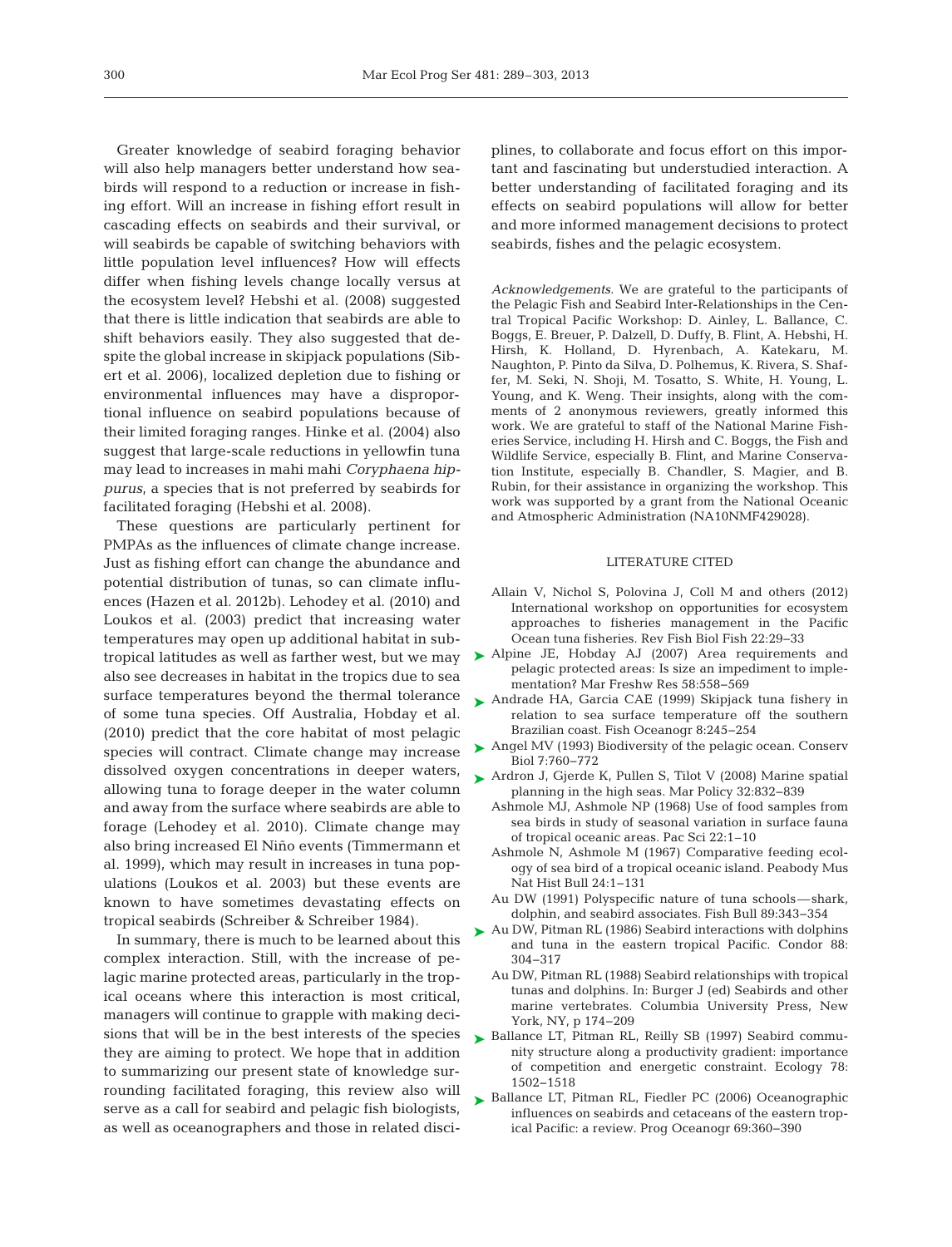- Barkley RA, Neill WH, Gooding RM (1978) Skipjack tuna, *Katsuwonus pelamis*, habitat based on temperature and oxygen requirements. Fish Bull 76:653-662
- ► Bearhop S, Waldron S, Votier SC, Furness RW (2002) Factors that influence assimilation rates and fractionation of nitrogen and carbon stable isotopes in avian blood and feathers. Physiol Biochem Zool 75: 451−458
- ▶ Bertrand A, Josse E, Bach P, Gros P, Dagorn L (2002) Hydrological and trophic characteristics of tuna habitat: consequences on tuna distribution and longline catchability. Can J Fish Aquat Sci 59: 1002−1013
	- BirdLife International (2012) Species factsheet: *Fregata ariel*. Available at www.birdlife.org
	- Blackburn M, Williams F (1975) Distribution and ecology of skipjack tuna, *Katsuwonus pelamis*, in an offshore area of eastern tropical Pacific Ocean. Fish Bull 73: 382−411
- ► Bradley RW, Cooke F, Lougheed LW, Boyd WS (2004) Inferring breeding success through radiotelemetry in the marbled murrelet. J Wildl Manag 68: 318−331
	- Brill RW, Lutcavage M (2001) Understanding environmental influences on movements and depth distributions of tunas and billfishes can significantly improve population assessments. Am Fish Soc Symp 25: 179−198
- ▶ Buckley NJ (1997) Spatial-concentration effects and the importance of local enhancement in the evolution of colonial breeding in seabirds. Am Nat 149: 1091−1112
	- Burger J (ed) (1988) Seabirds and other marine vertebrates. Columbia University Press, New York, NY
- ► Catry T, Ramos JA, Jaquemet S, Faulquier L and others (2009a) Comparative foraging ecology of a tropical seabird community of the Seychelles, western Indian Pcean. Mar Ecol Prog Ser 374:259–272
- ► Catry T, Ramos JA, Le Corre M, Phillips RA (2009b) Movements, at-sea distribution and behaviour of a tropical pelagic seabird: the wedge-tailed shearwater in the western Indian Ocean. Mar Ecol Prog Ser 391: 231−242
	- Chardine JW, Morris RD (1996) Brown noddy (*Anous* stolidus). In: Poole A (ed) The birds of North America online. Cornell Lab of Ornithology, Ithaca, NY
- ▶ Cherel Y, Le Corre M, Jaquemet S, Menard F, Richard P, Weimerskirch H (2008) Resource partitioning within a tropical seabird community: new information from stable isotopes. Mar Ecol Prog Ser 366: 281−291
- ► Clua E, Grosvalet F (2001) Mixed-species feeding aggregation of dolphins, large tunas and seabirds in the Azores. Aquat Living Resour 14: 11−18
	- Convention on Biological Diversity (2010) The strategic plan for biodiversity 2011-2020 and the Aichi biodiversity targets. Conference of the Parties, Nagoya, Japan, 18−29 October 2010. Secretariat of the Convention on Biological Diversity, Montreal
- ► Croll DA, Marinovic B, Benson S, Chavez FP, Black N, Ternullo R, Tershy BR (2005) From wind to whales: trophic links in a coastal upwelling system. Mar Ecol Prog Ser 289: 117−130
	- Cury PM, Boyd IL, Bonhommeau S, Anker-Nilssen T and others (2011) Global seabird response to forage fish depletion:one-third for the birds. Science 334:1703−1706
- ► Davoren GK, Montevecchi WA, Anderson JT (2003) Distributional patterns of a marine bird and its prey: habitat selection based on prey and conspecific behaviour. Mar Ecol Prog Ser 256: 229−242
- ▶ Dearborn DC, Anders AD, Schreiber EA, Adams RMM, Mueller UG (2003) Inter-island movements and popula-

tion differentiation in a pelagic seabird. Mol Ecol 12: 2835−2843

- ► Diamond AW (1978) Feeding strategies and population-size in tropical seabirds. Am Nat 112: 215−223
- ► Essington TE, Schindler DE, Olson RJ, Kitchell JF, Boggs C, Hilborn R (2002) Alternative fisheries and the predation rate of yellowfin tuna in the eastern Pacific Ocean. Ecol Appl 12:724-734
	- Federal Register (2009) Establishment of the Pacific remote islands marine national monument, Presidential Proclamation 8336. US Federal Register, Washington, DC, p 1565−1575
- ► Fiedler PC, Bernard HJ (1987) Tuna aggregation and feeding near fronts observed in satellite imagery. Cont Shelf Res 7: 871−881
- $\blacktriangleright$  Field CB (1998) Primary production of the biosphere: integrating terrestrial and economic components. Science 281: 237–240
- ► Flint EN (1991) Time and energy limits to the foraging radius of sooty terns *Sterna fuscata*. Ibis 133:43-46
- ► Gallagher MD (1960) Bird notes from Christmas Island, Pacific Ocean. Ibis 102:489-502
- ▶ Game ET, Bode M, McDonald-Madden E, Grantham HS, Possingham HP (2009) Dynamic marine protected areas can improve the resilience of coral reef systems. Ecol Lett 12: 1336−1346
	- Gauger M (1999) Black noddy (*Anous minutus*). In:Poole A (ed) The birds of North America online. Cornell Lab of Ornithology, Ithaca, NY
	- Gibson-Hill CA (1947) The normal food of tropic-birds *(Phoethon* spp). Ibis 89:658–661
- ▶ Gilardi JD (1992) Sex-specific foraging distributions of brown boobies in the eastern tropical pacific. Colon Waterbirds 15: 148−151
	- Gould PJ (1971) Interactions of seabirds over the open ocean. PhD dissertation, University of Arizona, Tuscon, AZ
	- Grace J, Anderson DJ (2009) Masked booby (*Sula dactyla*tra). In: Poole A (ed) The birds of North America online. Cornell Lab of Ornithology, Ithaca, NY
- ► Grunbaum D, Veit RR (2003) Black-browed albatrosses foraging on Antarctic krill: density-dependence through local enhancement? Ecology 84:3265-3275
- ► Halpern BS, Walbridge S, Selkoe KA, Kappel CV and others (2008) A global map of human impact on marine ecosystems. Science 319: 948−952
- ► Harrison CS (1981) Radiotelemetry of the brown noddy in Hawaii. J Wildl Manag 45: 1021−1025
	- Harrison CS (1990) Seabirds of Hawaii: natural history and conservation. Cornell University Press, Ithaca, NY
	- Harrison CS, Seki MP (1987) Trophic relationships among tropical seabirds at the Hawaiian Islands. In:Croxall JP (ed) Seabirds: feeding ecology and role in marine ecosystems. Cambridge University Press, Cambridge, p 305−326
	- Harrison CS, Hida TS, Seki MP (1983) Hawaiian seabird feeding ecology. Wildl Monogr 85: 1−71
- ► Harrison CS, Hida TS, Seki MP (1984) The diet of the brown booby *Sula leucogaster* and masked booby *Sula dactylatra* on Rose Atoll, Samoa. Ibis 126:588-590
	- Hays GC, Richardson AJ, Robinson C (2005) Climate change and marine plankton. Trends Ecol Evol 20:337-344
	- Hazen EL, Maxwell SM, Bailey H, Bograd SJ and others (2012a) Ontogeny in marine tagging and tracking science: technologies and data gaps. Mar Ecol Prog Ser 457: 221-240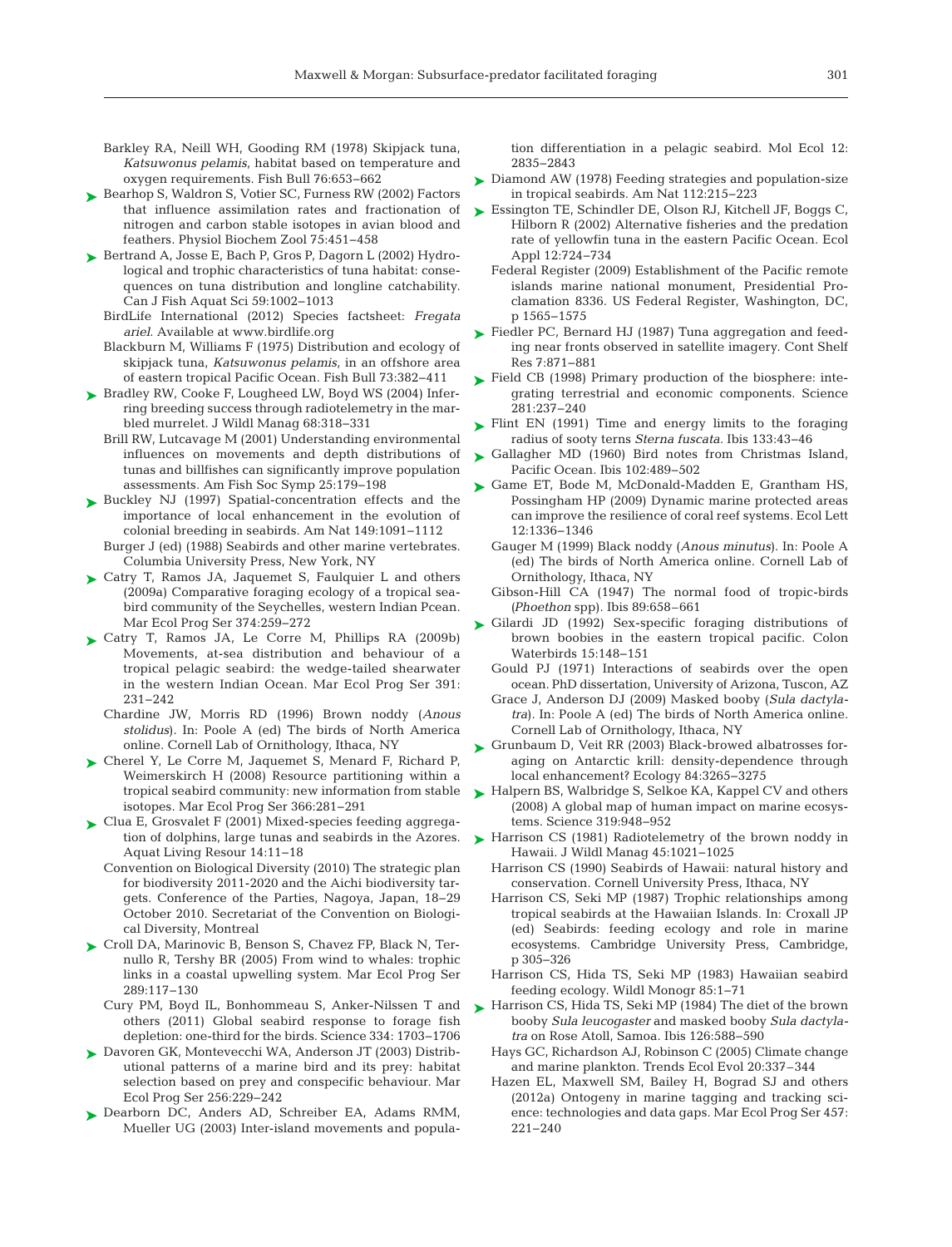Hazen EL, Jorgensen SJ, Rykaczewski R, Bograd SJ and othin a changing climate. Nature Climate Change 3:234–238

- ▶ Hebshi AJ, Duffy DC, Hyrenbach KD (2008) Associations between seabirds and subsurface predators around Oahu, Hawaii. Aquat Biol 4: 89−98
- ► Hilborn R, Sibert J (1988) Is international management of tuna necessary? Mar Policy 12:31-39
	- Hinke JT, Kaplan IC, Aydin K, Watters GM, Olson RJ, Kitchell JF (2004) Visualizing the food-web effects of fishing for tunas in the Pacific Ocean. Ecol Soc 9:10
- ► Hobday AJ, Hartog JR, Timmiss T, Fielding J (2010) Dynamic spatial zoning to manage southern bluefin tuna (*Thunnus maccoyii*) capture in a multi-species longline fishery. Fish Oceanogr 19: 243−253
- ► Hyrenbach KD, Forney KA, Dayton P (2000) Marine protected areas and ocean basin management. Aquat Conserv 10:437–458
	- Itano D (2000) The reproductive biology of yellowfin tuna *(Thunnus albacares)* in Hawaiian waters and the western tropical Pacific Ocean: project summary. Joint Institute for Marine and Atmospheric Research, Honolulu, HI
- ► Itano DG, Holland KN (2000) Movement and vulnerability of bigeye (*Thunnus obesus*) and yellowfin tuna *(Thunnus albacares)* in relation to fads and natural aggregation points. Aquat Living Resour 13:213-223
- Jaquemet S, Le Corre M, Marsac F, Potier M, Weimerskirch ➤ H (2005) Foraging habitats of the seabird community of Europa Island (Mozambique Channel). Mar Biol 147: 573−582
- ► Jaquemet S, Potier M, Cherel Y, Kojadinovic J and others (2008) Comparative foraging ecology and ecological niche of a superabundant tropical seabird: the sooty tern *Sterna fuscata* in the southwest Indian Ocean. Mar Biol 155: 505−520
- ► Kappes M, Shaffer S, Tremblay Y, Foley DG and others (2010) Hawaiian albatrosses track interannual variability of marine habitats in the north Pacific. Prog Oceanogr 86: 246−260
- ► Kiester AR, Slatkin M (1974) A strategy of movement and ► Pauly D, Christensen V, Guenette S, Pitcher TJ and others resource utilization. Theor Popul Biol 6: 1−20
	- King W (1974) Pelagic studies of seabirds in the central and eastern Pacific Ocean. Smithsonian Institution Press, New York, NY
	- Laniawe L (2008) Survivorship, productivity, and foraging range of the red-tailed tropicbird (*Phaethon rubricauda*) at Midway Atoll National Wildlife Refuge. University of East Anglia, Norwich
	- Le Corre M (2001) Breeding seasons of seabirds at Europa Island (southern Mozambique Channel) in relation to seasonal changes in the marine environment. J Zool Soc Lond 254:239–249
	- Lee DS, Walsh-Mcgehee M (1998) White-tailed tropicbird (*Phaethon lepturus*). In:Poole A (ed) The birds of North America online. Cornell Lab of Ornithology, Ithaca, NY
- ► Lehodey P, Andre JM, Bertignac M, Hampton J and others (1998) Predicting skipjack tuna forage distributions in the equatorial Pacific using a coupled dynamical biogeochemical model. Fish Oceanogr 7: 317−325
- Lehodey P, Senina I, Sibert J, Bopp L, Calmettes B, Hampton ➤ J, Murtugudde R (2010) Preliminary forecasts of Pacific bigeye tuna population trends under the A2 IPCC scenario. Prog Oceanogr 86:302-315
- ► Lewis S, Schreiber EA, Daunt F, Schenk GA and others (2005) Sex-specific foraging behaviour in tropical boo-

bies: Does size matter? Ibis 147:408-414

- ers (2012b) Predicted habitat shifts of Pacific top predators Lewison R, Crowder LB (2003) Estimating fishery bycatch and effects on a vulnerable seabird population. Ecol Appl 13:743-753
	- Longhurst A, Pauly D (1987) Ecology of tropical oceans. Academic Press, San Diego, CA
	- ► Loukos H, Monfray P, Bopp L, Lehodey P (2003) Potential changes in skipjack tuna (*Katsuwonus pelamis*) habitat from a global warming scenario: modelling approach and preliminary results. Fish Oceanogr 12:474-482
		- Maxwell SM, Morgan LE (2011a) Ecological inter-relationships between pelagic fishes and seabirds in the central tropical Pacific. Report to the NOAA Pacific Islands Regional Office. Marine Conservation Institute, Seattle, WA
		- Maxwell SM, Morgan LE (2011b) Pelagic fish and seabird inter-relationships in the central tropical Pacific: methods and approaches to study and management. Report to the NOAA Pacific Islands Regional Office. Marine Conservation Institute, Seattle, WA
		- Metz VG, Schreiber EA (2002) Great frigatebird *(Fregata minor*). In: Poole A (ed) The birds of North America online. Cornell Lab of Ornithology, Ithaca, NY
		- Mostello CS (2000) Gray-backed tern *(Onochoprion luna*tus). In: Poole A (ed) The birds of North America online. Cornell Lab of Ornithology, Ithaca, NY
		- Murphy GI, Ikehara II (1955) A summary of sightings of fish schools and bird flocks and of trolling in the central Pacific, Special Scientific Report: Fisheries No. 154. US Fish and Wildlife Service, Washington DC
		- Niethammer KR, Patrick LB (1998) White tern (*Gygis alb*a). In: Poole A (ed) birds of North America online. Cornell Lab of Ornithology, Ithaca, NY
		- Norse E (2005) Pelagic protected areas: the greatest parks challenge of the 21st century. Parks 15: 1−9
		- Owen R (1981) Fronts and eddies in the sea: mechanisms, interactions, and biological effects. In:Longhurst A (ed) Analysis of marine ecosystems. Academic Press, New York, NY, p 197−233
		- (2002) Towards sustainability in world fisheries. Nature 418: 689−695
	- Pichegru L, Gremillet D, Crawford RJM, Ryan PG (2010) ➤ Marine no-take zone rapidly benefits endangered penguin. Biol Lett 6: 498−501
		- Rauzon MJ, Harrison CS, Clapp RB (1984) Breeding biology of the blue-gray noddy. J Field Ornithol 55: 309−321
		- Schaefer KM, Fuller DW (2007) Vertical movement patterns of skipjack tuna *(Katsuwonus pelamis)* in the eastern equatorial Pacific Ocean, as revealed with archival tags. Fish Bull 105: 379−389
		- Schreiber EA, Schreiber RW, Schenk GA (1996) The redfooted booby (*Sula sula)*. In: Poole A, Gill F (eds) The birds of North America, Vol 241. The Academy of Natural Sciences, Washington DC
		- Schreiber EA, Norton RL (2002) Brown booby *(Sula leucogaster*). In: Poole A (ed) The birds of North America online. Cornell Lab of Ornithology, Ithaca, NY
	- ► Schreiber RW, Schreiber EA (1984) Central Pacific seabirds and the El Niño Southern Oscillation:1982 to 1983 perspectives. Science 225:713-716
		- Schreiber EA, Schreiber RW (2009) The red-tailed tropicbird *(Phaethon rubricauda)*. In: Poole A, Gill F (eds) The birds of North America, Vol 43. The Academy of Natural Sciences, Washington DC